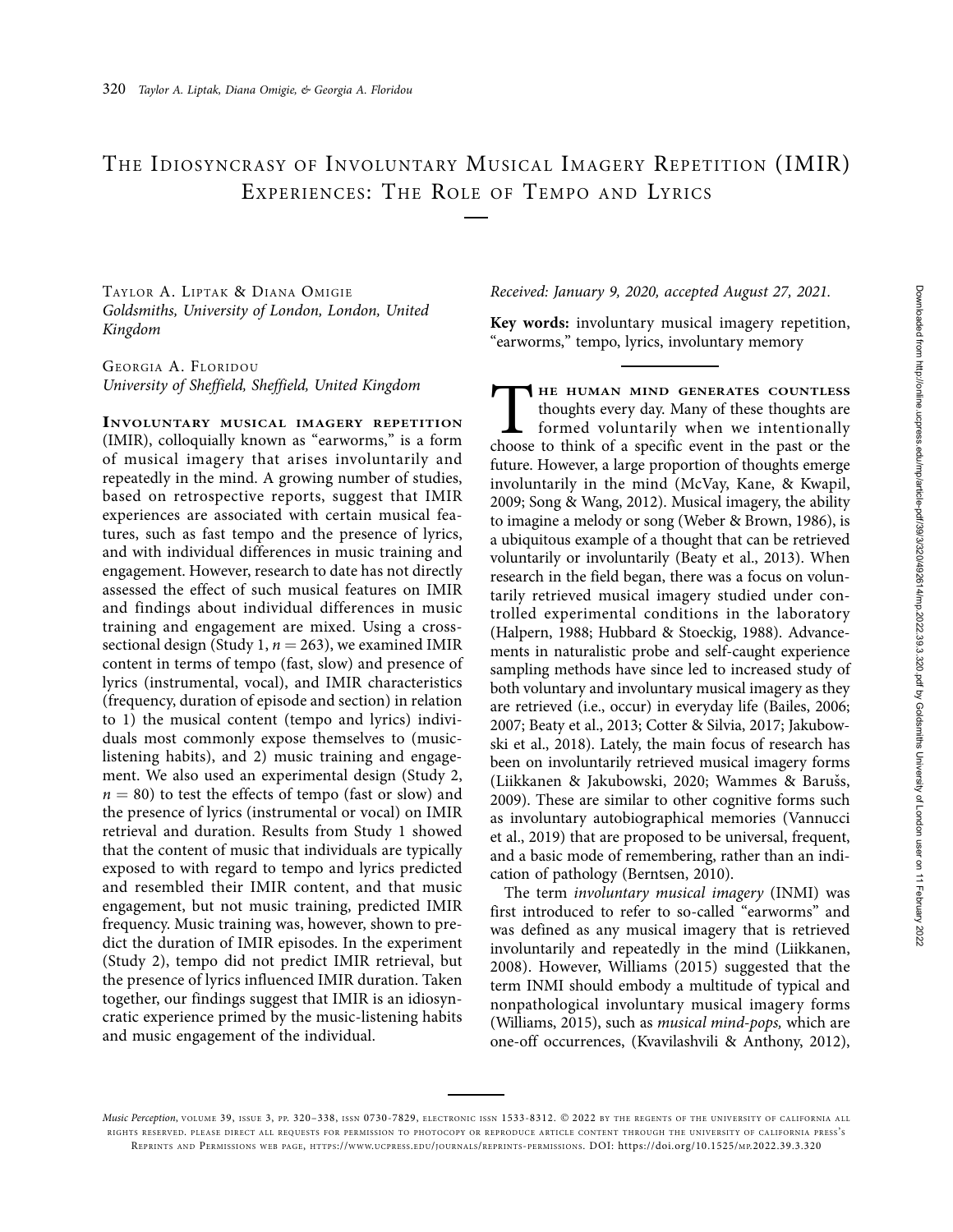earworms, which are repetitive (Liikkanen, 2012), and, lastly, atypical and pathological musical imagery forms, such as musical obsessions (Taylor et al., 2014) and hallucinations (Kumar et al., 2014). As research on the topic grows, there is a need to be extremely clear on the experiences being studied. We therefore propose the use of the term involuntary musical imagery repetition (IMIR) in the scientific literature instead of INMI and earworms, since INMI is now used as an overarching concept (Williams, 2015) and lacks specificity, and earworms is both too colloquial and carries negative connotations. IMIR takes into account and highlights the involuntary and the repetitive nature of this form of typical and nonpathological musical imagery. It is an amalgamation of previous efforts to establish a new term (Floridou, 2011, 2016) and is intended to reduce biases, being modeled on data that indicate that the experience is mostly neutral and often pleasant (Beaman & Williams, 2010; Halpern & Bartlett, 2011; Floridou & Müllensiefen, 2015; Liikkanen, 2012; Williamson & Jilka, 2014). IMIR is used to describe typical and nonpathological musical imagery that is retrieved spontaneously and repeatedly, and that occurs offline (i.e., in the absence of the corresponding musical stimulus).

The most commonly studied characteristics of IMIR are frequency (i.e., how often it is retrieved in a given period) and duration (of the episode and the section). IMIR is a regular experience for the majority of the population, with over 90% of individuals reporting experiencing it at least once a week (in fact many report IMIR several times a week or even daily), and with episodes lasting for up to hours (Beaman & Williams, 2010; Halpern & Bartlett, 2011; Liikkanen, 2012). Research has shown that the most frequently reported section of music experienced as IMIR is the chorus or refrain of popular music pieces (Beaman & Williams, 2010; Liikkanen, 2012), and that the typical contents of IMIR music are lyrics, instrumentation, isolated melodies, and rhythms (Floridou et al., 2015).

The IMIR experience can be conceptualized as an interplay between musical features, individual traits, and context. However, IMIR research to date has tended to focus on individual differences in personality traits (Beaman & Williams, 2013; Cotter & Silvia, 2017; Floridou et al., 2012), and music-related training and engagement (Beaman & Williams, 2010; Floridou et al., 2015). Research on the role of context in IMIR retrieval shows that the most common and effective cues that trigger IMIR are recent and repeated exposure to the music, although nonmusical cues, such as words and images (Williamson et al., 2012), and undertaking activities that require low cognitive load (Floridou et al., 2017; Hyman et al., 2013), can also influence IMIR retrieval. Finally, one of the most popular questions about IMIR, that remains largely unexplored, relates to the musical features that act as cues, and that influence the likelihood of a particular musical piece being retrieved involuntarily and repeatedly in the mind. The present research examines some of these previously underexplored factors by investigating the musical features, individual traits, and context that influence IMIR.

#### IMIR and Musical Features: Tempo

Only a handful of studies have explored the musical features of IMIR. Williamson and Müllensiefen (2012) used a database and selected pieces that were named as IMIR in an online survey and compared them with non-IMIR pieces (that were not reported as IMIR in the survey) matched in genre, artist, and chart ranks with the aid of a computational tool for extracting melodic features (FANTASTIC: Feature ANalysis Technology Accessing STastistics; Müllensiefen, 2009). The authors employed a binary logistic regression model to explain the classification of IMIR pieces (compared to non-IMIR pieces). The model included melodic structural features such as rhythm, pitch, melodic contour, intervals, and repetition as the predictor variables. The music most commonly reported as IMIR was characterized by two particular melodic features compared to non-IMIR pieces; namely, smaller pitch intervals and relatively longer note durations. An explanation put forward by the authors was that these melodic characteristics might make pieces easier to sing along with. Interestingly, this interpretation was in line with their additional finding from retrospective report data showing that both singing abilities, and frequency of singing along with pieces, correlated mildly with increased IMIR frequency and duration.

With the same software but more powerful statistical modeling techniques, Jakubowski et al. (2017) used a dataset of 202 songs (named as IMIR in an online survey by a sample of 3,000 participants) to determine the extent to which melodic features and context (i.e., the popularity of the song) predicted the likelihood of IMIR retrieval. They found that IMIR music content had melodic contours that were more common globally: the manner in which the pitches rose and fell, the intervallic jumps, and the melodic turning points<sup>1</sup> were

<sup>&</sup>lt;sup>1</sup> Melodic turning points were measured by examining the gradient of melodic lines and calculating how quickly and how far pitches in the melody ascended or descended. Pieces with more common melodic contour shapes (and thus more likely to become IMIR) had pitches that moved stepwise or repeated the same notes.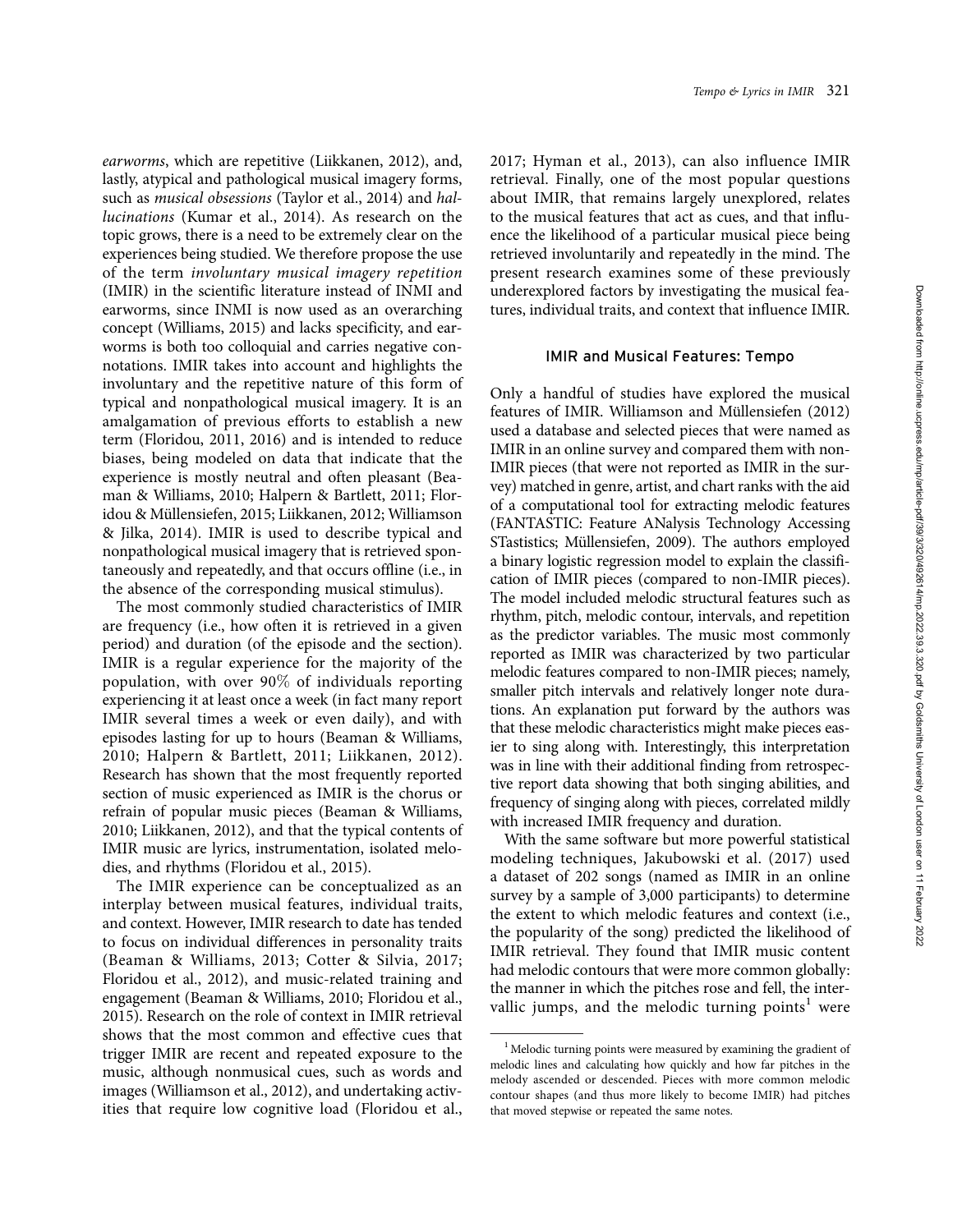similar to patterns found in popular songs in the charts. Further, while only at a trend significance level, IMIR content generally contained faster tempi: an average of 124.10 beats per minute (bpm) compared to non-IMIR pieces, which had an average of 115.79 bpm. The researchers suggested a possible relation of fast tempo to sensorimotor and entrainment processes since it has also been reported that IMIR retrieval is associated with repetitive movement, such as walking (Jakubowski et al., 2015). An additional finding pointing to the importance of the context, rather than the music per se, was that the pieces experienced as IMIR were ranked higher and remained longer in the UK Music Charts. This implies that the music that participants had high exposure to was very likely to be retrieved as IMIR.

In contrast to the above study, which used retrospective trait-level IMIR reports to explore tempo, other studies (Jakubowski et al., 2015; Jakubowski et al., 2018) have used experience sampling methods to investigate state-level IMIR. Participants wore wrist accelerometers and tapped on them the beat of any IMIR that occurred. In Jakubowski et al. (2015), IMIR tempo ranged from 42 bpm to 196.5 bpm between participants, the mean tempo being 100.9 bpm, while in Jakubowski et al. (2018) tempo ranged from around 50 bpm to approximately 200 bpm, with a mean of 98.36 bpm. Interestingly, IMIR tempo in these studies had a greater range and lower mean of bpm in comparison to the study relying on retrospective reports (Jakubowski et al., 2017). However, the difference in the methods used for the studies may explain this discrepancy: in the study that used computational modeling techniques and retrospective trait-level IMIR reports, the identification and quantification of the beat was derived from the actual piece itself (Jakubowski et al., 2017), while in the experience sampling method studies participants enacted the beat the moment IMIR was retrieved (Jakubowski et al., 2015; Jakubowski et al., 2018). Thus, the discrepancy might reflect inconsistencies in how the beat was estimated. Furthermore, the difference in the results of the two studies could also reflect an incongruity between what participants report as the cue of their IMIR and the content of the subsequent IMIR (seen for other involuntarily retrieved cognitive forms, Berntsen, 1996, 2001; Berntsen & Hall, 2004).

Taken together, the studies above provide some initial evidence of an association between faster tempo and IMIR. Yet, it remains unclear if the faster tempo seen for pieces reported as IMIR is due to the individuals' exposure to music with faster tempo (as reflected in their individual music-listening habits and their subsequent IMIR), or to a particular effectiveness of this specific musical feature as an IMIR cue. On the one hand, priming has been proposed as a cognitive process that is potentially responsible for the retrieval of other involuntary cognition forms, such as autobiographical and semantic memories (Kvavilashvili & Mandler, 2004; Mace, 2005). Effects of recent and repeated exposure to music (repetition priming) are well documented in IMIR research (Byron & Fowles, 2015; Hyman et al., 2013; Liikkanen, 2012; Williamson et al., 2012). Similarly to involuntary autobiographical and semantic memories (Kvavilashvili & Mandler, 2004; Mace, 2005), the retrieval and content of IMIR is not random, but is related to, or primed by, recent music exposure. This is in line with evidence that the most common cues that trigger IMIR are recent and repeated exposure to music (Floridou & Müllensiefen, 2015; Jakubowski et al., 2017; Williamson et al., 2012). Furthermore, research on the recency effect in relation to IMIR may offer further insights. There it has been demonstrated that, when exposed to several pieces, there is a higher likelihood for the last piece heard to prime IMIR (Floridou et al., 2012; Floridou et al., 2017; Likkanen, 2012). Findings that the repertoire of the music retrieved as IMIR is extremely variable and that there is little convergence between or within individuals regarding the pieces they report as IMIR (Beaman & Williams, 2010, Halpern & Bartlett, 2011, Jakubowski et al., 2015; Likkanen, 2012, Williamson et al., 2012) beg the question of the precise role that music-listening habits and priming play, as well as the extent to which specific tempo is an effective cue. To clarify this role, the current research both explored whether tempo of the content of music individuals are most commonly exposed to (musiclistening habits) is reflected in their IMIR content, and experimentally manipulated tempo to test the extent to which it acts as an effective cue in IMIR retrieval.

#### IMIR and Musical Features: Lyrics

The presence of lyrics in IMIR has been another key area of interest in the field. While Sacks (2007) claimed: "it seems to make little difference whether catchy songs have lyrics or not" (p. 44) in the IMIR chapter of his book, Musicophilia, subsequent studies using retrospective surveys and behavioral measures have shown that pieces experienced as IMIR tend to have lyrics. Halpern and Bartlett (2011) and Liikkanen (2012) found that 83% and 91% of participants tested, respectively, reported IMIR for pieces that contained lyrics. Although they did not directly manipulate the presence of lyrics, Floridou et al. (2017) reported that, between two film trailers with prominent soundtracks that were used to experimentally induce IMIR, a vocal piece with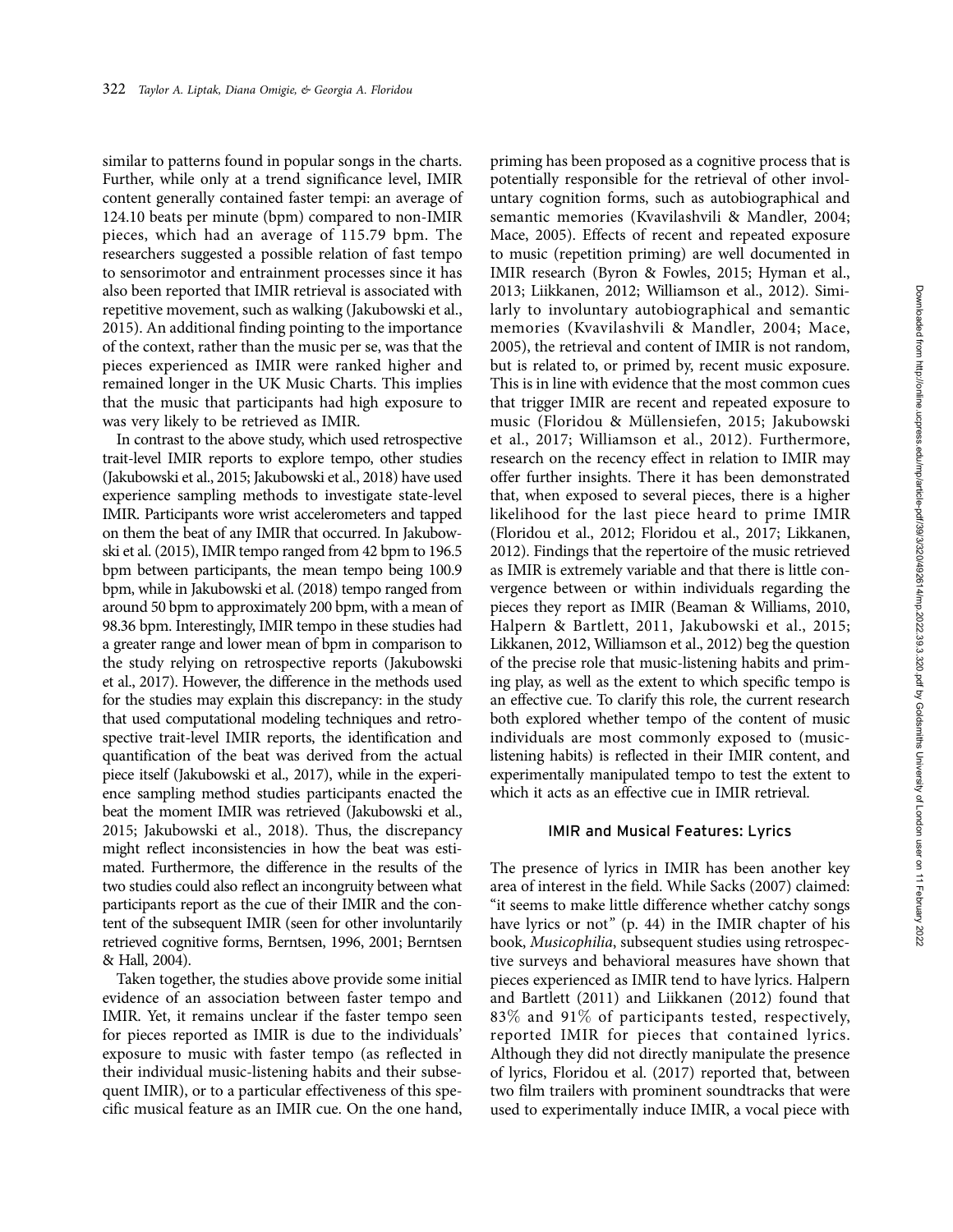lyrics was twice as likely as an instrumental one to be retrieved as IMIR. Analogously to tempo, there are at least two explanations for the fact that the content of music reported as IMIR typically has lyrics: namely, that these reflect the music-listening habits of the individuals tested, and therefore priming effects, or that the presence of lyrics is, in itself, an effective cue to prime IMIR. On the one hand, the majority of popular pieces in the charts contain lyrics, speaking to the possibility of a priming effect. On the other hand, when lyrics are added to melodies, they are voluntarily retrieved more effectively than when heard separately from the melody since learning memory for one enhances memory for the other, especially in expert singers (Ginsborg & Sloboda, 2007), speaking to the possibility of lyrics as an effective IMIR cue. Furthermore, lyrics might increase sing-along behaviors and, as noted earlier, singing (frequency of singing along with pieces and selfreport singing abilities) is linked with increased IMIR frequency and duration (Williamson & Müllensiefen, 2012). To allow us to draw firmer conclusions on the influence of the presence of lyrics on IMIR, our research 1) investigated whether the extent to which lyrics are present in the content of the music that individuals listen to (music-listening habits) is reflected in IMIR content, and 2) experimentally tested the effectiveness of the presence of lyrics as a cue for IMIR retrieval.

# IMIR and Individual Differences in Music-Related Training and Engagement

One of the first questions in IMIR research was about the traits of individuals who frequently experience this form of imagery (Kellaris, 2001). The most commonly studied of such individual traits are demographic factors such as age and sex (Beaman & Williams, 2010; Liikkanen 2012), and personality traits and thought processes such as neuroticism and mind-wandering (Floridou et al., 2012; Floridou et al., 2015). However, much research has focused additionally on the relation between IMIR and music-related training and engagement.

Individual differences in the amount of formal music training that someone has received throughout their lifetime, and how much they informally engage with music in daily life (e.g., how much they listen to music, go to gigs and concerts, and write about music in blogs), have been found to be related to IMIR characteristics (Floridou et al., 2012; Liikkanen 2012; Müllensiefen et al., 2014). Yet, the findings are equivocal. Some studies show an association between IMIR frequency and duration, and both music training and engagement with music (Floridou et al., 2015; Liikkanen, 2012), while others suggest an exclusive link with active engagement with music (Beaman & Williams, 2010; Floridou et al., 2012; McCullough Campbell & Margulis, 2015; Müllensiefen et al., 2014) or music training (Hyman et al., 2013). Such previous studies have used a variety of different definitions and criteria for IMIR, music training, and active music engagement, as well as varied measurement instruments and statistical analyses. Therefore, the results are largely noncomparable and more systematic research is needed.

Tempo & Lyrics in IMIR 323

A pertinent question is whether those with more music training might experience IMIR content that is instrumental. Interestingly, it has been shown that musicians, despite not experiencing IMIR more frequently than nonmusicians, report a larger proportion of IMIR with instrumental music content (Liikkanen, 2012; Williamson & Jilka, 2014). Furthermore, individuals with the highest levels of music training are more likely to experience instrumental IMIR with complex imagery (such as symphonies) than are individuals with less music training (Williamson & Jilka, 2014). That such differences are driven by the relatively higher percentage of instrumental music that musicians are frequently exposed to (compared to nonmusicians) would be consistent with a key role of priming in IMIR retrieval. Further research is necessary to replicate and clarify the relation between IMIR and music-related training and engagement. Such research would shed more light on the role of priming in the music listened to as part of music training or recreationally. Furthermore, the IMIR related findings of such research have the potential to reveal any nuanced differences between music-related training and engagement in terms of the sensory, cognitive, and practice and learning effects that may be specific to the former.

# The Present Research

The first aim of the current research was to examine the relation between characteristics of IMIR and the musical features of tempo and lyrics as reflected in (a) individual music-listening habits, and (b) a given musical piece itself. A second aim was to investigate further a previously reported relation between IMIR and music-related training and engagement. We set out to address these aims with two studies: the first study was an online survey with retrospective trait-level selfreports that used a large sample to investigate tempo and lyrics in the content of IMIR in relation to the music content individuals are most commonly exposed to (music-listening habits), and IMIR characteristics in relation to their music-related training and engagement. The second study was a behavioral experiment in the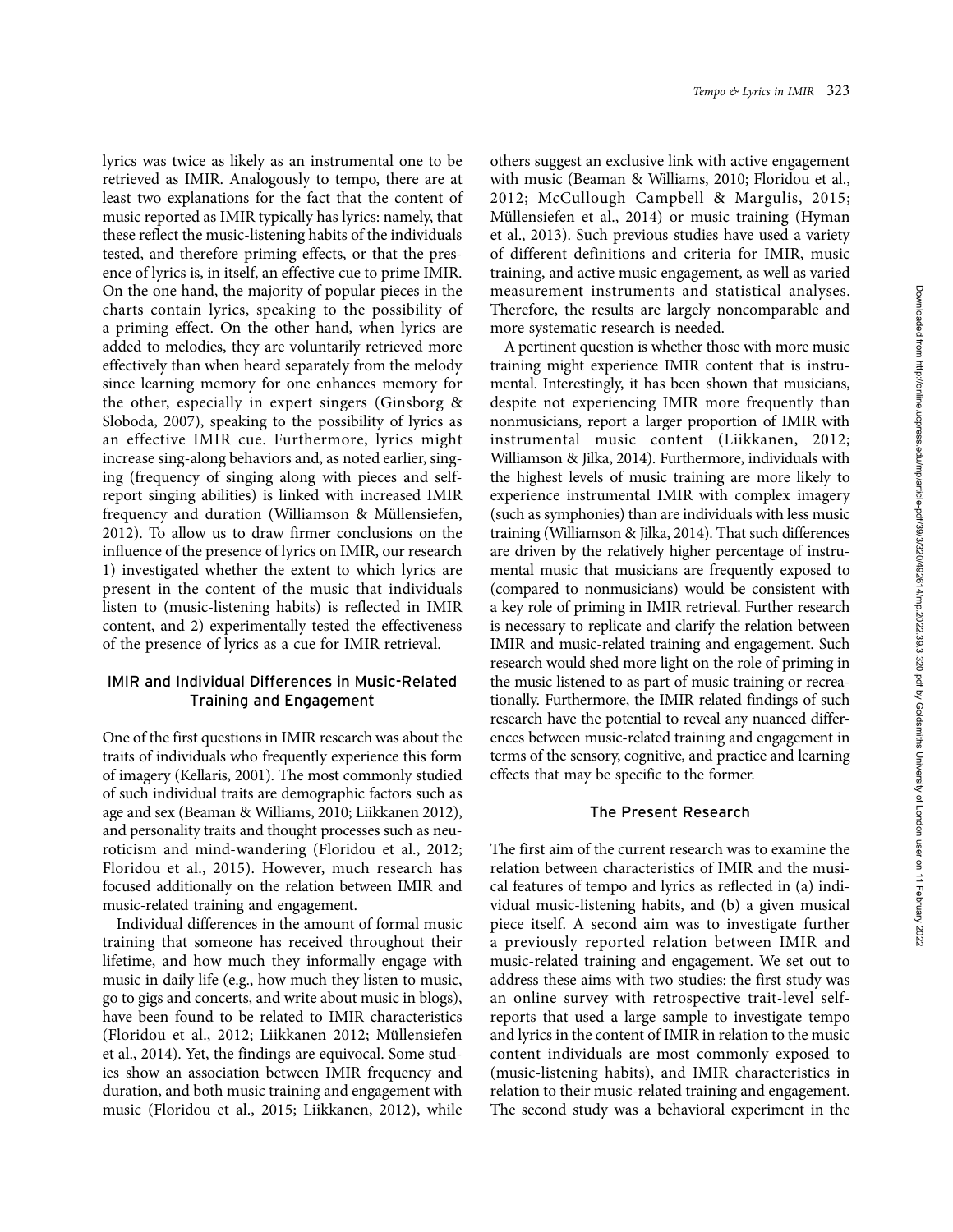laboratory with state-level self-reports where we directly manipulated the tempo and presence of lyrics in a musical piece as cues on IMIR retrieval and duration.

Our studies sought to increase understanding of the priming and retrieval processes of IMIR specifically, but also involuntary memory more generally. Furthermore, our research has implications with regard to the use of music as a mnemonic tool that can use specific features to enable encoding and facilitate retrieval of information: for example, in educational settings (e.g., songs for introductory statistics, Lesser et al., 2019), when learning languages (Kang & Williamson, 2014), as well as in the music industry where artists and advertisers are often seeking to make their music and thus products memorable (subsequently increasing their sales). Finally, this research has value for informing future IMIR studies with respect to the suitability of musical stimuli used as cues for effective IMIR priming and retrieval.

#### Study 1

In Study 1, we investigated individual differences in the music content individuals are most frequently exposed to (music-listening habits) and IMIR content in terms of tempo and lyrics, IMIR characteristics (i.e., frequency and duration), and levels of music-related training and active engagement. We developed custom items measuring the frequency of exposure to music and experiencing IMIR with specific content (fast or slow tempo, and instrumental or vocal music). Further, we used psychometrically validated retrospective questionnaires to probe IMIR characteristics (the Involuntary Musical Imagery Scale; Floridou et al., 2015) and music training and engagement (the Goldsmiths Musical Sophistication Index - GMSI; Müllensiefen et al., 2014). In this way, we sought to determine if (a) the frequency of exposure to certain music content, and (b) the type and extent of music-related training and engagement can predict IMIR content and characteristics respectively: questions that speak directly to whether priming plays a role in the retrieval of IMIR.

We hypothesized that the content of the music that individuals are exposed to, in terms of tempo and lyrics, will predict the content of IMIR retrieved more frequently: that is, the content of music that people listen to more frequently in terms of tempo and lyrics will predict the content of their most frequently experienced IMIR in terms of tempo and lyrics (Hypothesis Group 1). Furthermore, we predicted that individuals with increased music training and active engagement with music will experience more frequent and longer IMIR (Hypothesis Group 2), and that those with increased

music training will report more frequent instrumental IMIR (Hypothesis Group 3).

# METHOD

#### Participants

Participants were recruited through advertisements on Facebook, email, word of mouth, and a recruiting website [\(callforparticipants.com](callforparticipants.com)). A total of 336 individuals commenced the online survey. We excluded 73 participants based on the key criteria that were set in advance of data collection: 1) survey completion duration (less than one third of the median time to complete the survey;  $n = 23$ ), 2) incorrectly answering the attention filter in the survey ( $n = 10$ ), 3) rating their English language skills as below advanced  $(n = 0)$ , 4) answering "yes" to having current significant hearing loss that causes difficulty in everyday life ( $n = 12$ ), and 5) for not completing each page of the survey ( $n = 28$ ). The final sample that was included in the analysis was 263 participants (191 female, 1 nonbinary, 1 chose not to disclose their gender) ranging in age from 18 to 71 years ( $M = 34.27$ ,  $SD = 13.24$ ). Four participants reported never experiencing IMIR. The sample was primarily from the United States of America (53.60%) and the United Kingdom (22.80%) and represented 34 different nationalities overall. The most frequent participants' highest completed education levels were undergraduate/bachelor's degree (41.10%), postgraduate/master's degree (22.80%), and GCSE/CSE/O-levels/High School/GED equivalent (9.90%). Over 50% of the sample had completed 16 or more years of education. All of the participants were volunteers but were entered in a prize draw to win a £12 Amazon voucher.

## Ethics Statement

The study protocol was approved by the Ethics Committee of the Department of Psychology of Goldsmiths, University of London. All participants provided online consent in the form of checkboxes before commencement of the study.

#### Materials

Demographic information: A demographics section was used to gather information on age, gender, country of nationality, speaking level of English (beginner, advanced, fluent), highest level of schooling completed (''Did not complete GCSE/CSE/O-levels/High School," ''Completed GCSE/CSE/O-levels/High School (or GED equivalent)," "Completed post-16 vocational course," ''A-levels/Scottish Highers," ''Undergraduate Degree/ Bachelor's Degree," ''Postgraduate Degree/Master's Degree," "Doctoral Degree," "I'm still in education," "None of the above"), years of education (from "less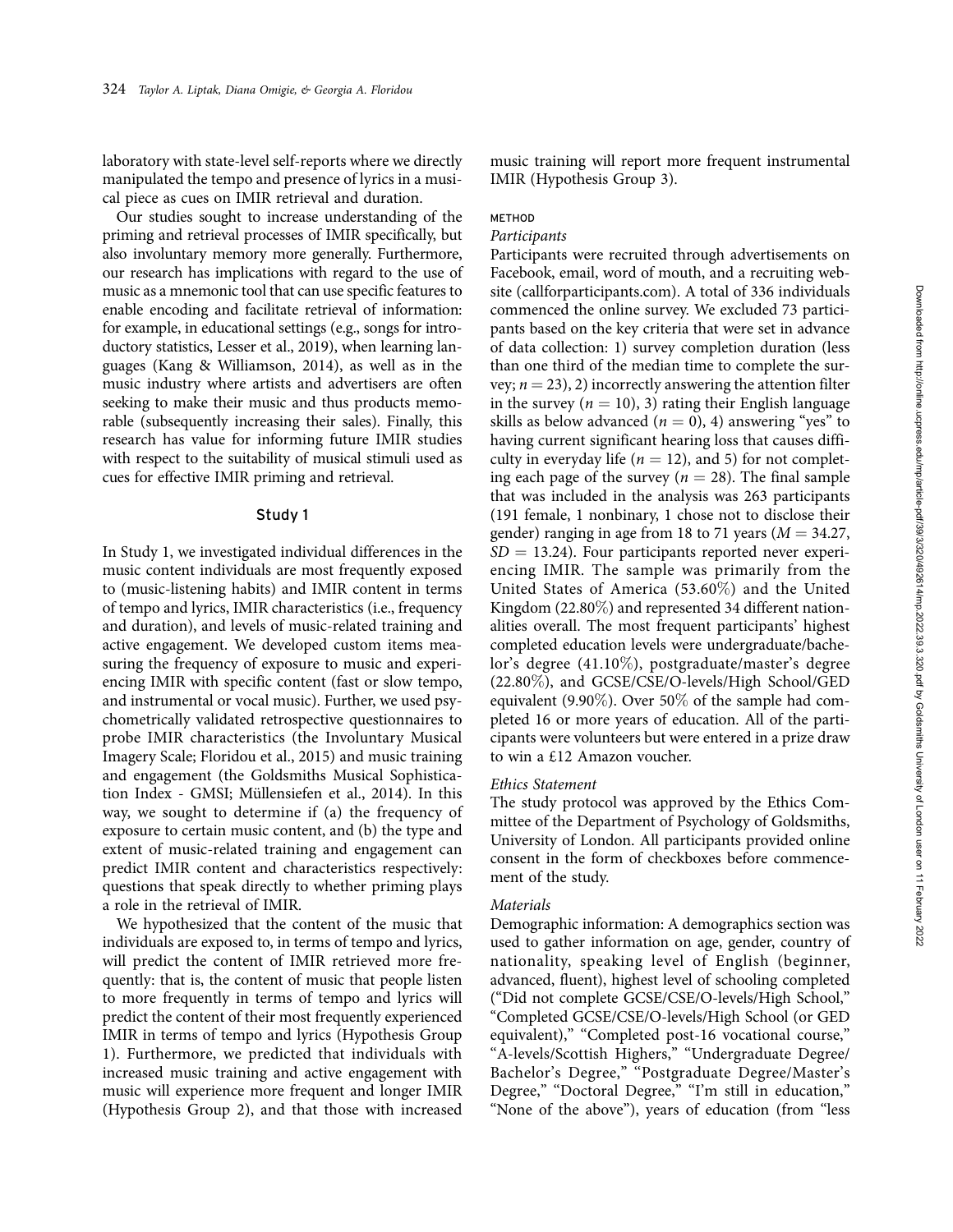than 6" to "more than 16"), any periods of prolonged or profound hearing difficulty (yes or no), or of experiencing significant hearing loss (yes or no).

Custom IMIR content questions: We developed items to measure the frequency of experiencing IMIR (using the term "earworm" only when providing instructions to participants) content in terms of tempo, (''My earworms are of upbeat, energetic, or fast music" and ''My earworms are of slow and relaxing music") and the presence of lyrics (''My earworms contain music that has lyrics" and ''My earworms contain music that is instrumental, i.e., there are no words"). We used a 5-point Likert frequency response scale ( $1 = Never$ ,  $2 = Not very often$ ,  $3 =$ Sometimes,  $4 = Most of the time, 5 = Always$ .

The Involuntary Musical Imagery Scale (IMIS; Floridou et al., 2015) consists of 15 items and measures various IMIR phenomenological characteristics. The factors it measures are: Negative Valence (IMIS-NV, a  $= .91$ ; e.g., "I wish I could stop my earworms"), Move*ment* (IMIS–MVMNT,  $\alpha = .88$ ; e.g., "When I get an earworm I move to the beat of the imagined music"), *Personal Reflections* (IMIS – PR,  $\alpha$  = .76; e.g., "Personal issues trigger my earworms"), and Help (IMIS–HLP,  $\alpha$  $=$  .84; e.g., "I find my earworms help me focus on the task that I'm doing"). The response scale is from 1 (Never) to 5 (Always). In addition, there are three items, complementary of the scale, which measure 1) frequency (''On average, I experience earworms"); response scale from 1 (Never) to 6 (Almost continuously), 2) duration of the section (''On average, my earworm (the section of music that is stuck) lasts"); response scale from 1 (Less than 5 seconds) to 5 (More than 1 minute), and 3) duration of the episode (''On average, one earworm episode (a period of time when one particular piece gets stuck) lasts"); response scale from 1 (Less than 10 minutes) to 5 (More than 3 hours).

Custom music content/music-listening habits questions: We developed items to measure the frequency of exposure to music content in terms of tempo (''I listen to music that is upbeat, energetic, or fast" and ''I listen to music that is slow and relaxing") and presence of lyrics (''I listen to music that contains lyrics" and ''I listen to music that is instrumental, i.e., there are no words"). We used a 5-point Likert frequency response scale (1 = Never, 2 = Not very often, 3 = Sometimes, 4 = Most of the time,  $5 =$  Always).

The Goldsmiths Musical Sophistication Index (GMSI; Müllensiefen, Gingras, et al., 2014): We used only the factors Musical Training ( $\alpha = .90$ ; e.g., "I would not consider myself a musician") and Active Engagement  $(\alpha = .87; e.g., "I spend a lot of my free time doing music")$ related activities") out of the five factors that GMSI

consists of (Perceptual Abilities, Singing Abilities, Emotional Engagement). Seven items measure Musical Training (e.g., "I have had formal training in music theory for \_\_ years") and the response scale measures an amount of time (e.g., "0 / 0.5 / 1 / 2 / 3 / 4-6 / 7 or more years"), while Active Engagement consists of nine items and the response scale ranges from 1 (Completely disagree) to 7 (Completely agree).

#### Procedure

The survey was implemented in Qualtrics [\(https://www.](https://www.qualtrics.com) [qualtrics.com](https://www.qualtrics.com)). First, participants were presented with an information page about the purpose of the study and provided their consent to participate in the study. Participants then completed the demographics section, followed by the IMIS and IMIR content-related questions, and finally the GMSI and music content (musiclistening habits) questions in identical order. Finally, a debrief page was shown to participants. The median completion duration of the survey was 8.70 min.

#### RESULTS

#### Descriptive Statistics

Descriptive statistics for all measures are presented in Table 1. On average participants reported experiencing IMIR several times a week. Descriptives and Cronbach's alpha reliability values for IMIS and GMSI factors are comparable to those found in the original measurement validation studies as reported in the Materials section. The average reported duration of an IMIR episode was between half an hour and one hour, and the average reported duration of the section of music experienced as IMIR was between 10 and 30 s. The average score for the IMIR content experienced was highest for vocal IMIR ( $M = 3.76$ ) and fast tempo IMIR ( $M = 3.45$ ). The average score for music content exposure was higher for vocal music ( $M = 3.90$ ) and fast tempo music ( $M = 3.48$ ).

# Individual Differences in Music-listening Habits, Music Training and Engagement, and IMIR

We used structural equation modeling (SEM) from correlation matrices (see Supplementary Material Table 1 and 2 accompanying this paper at [mp.ucpress.edu\)](mp.ucpress.edu) using the R package ''sem: Structural Equation Models" (Fox, 2006). SEM allowed us to model our hypotheses and create more complex models than other types of analyses would allow us (e.g., multiple regression) including having multiple independent and dependent variables (see Loehlin & Beaujean, 2017 for further reading on SEM). According to SEM guidelines a sample size of 200 is recommended (Hoyle, 1995; Kline, 2015). Therefore our sample size (n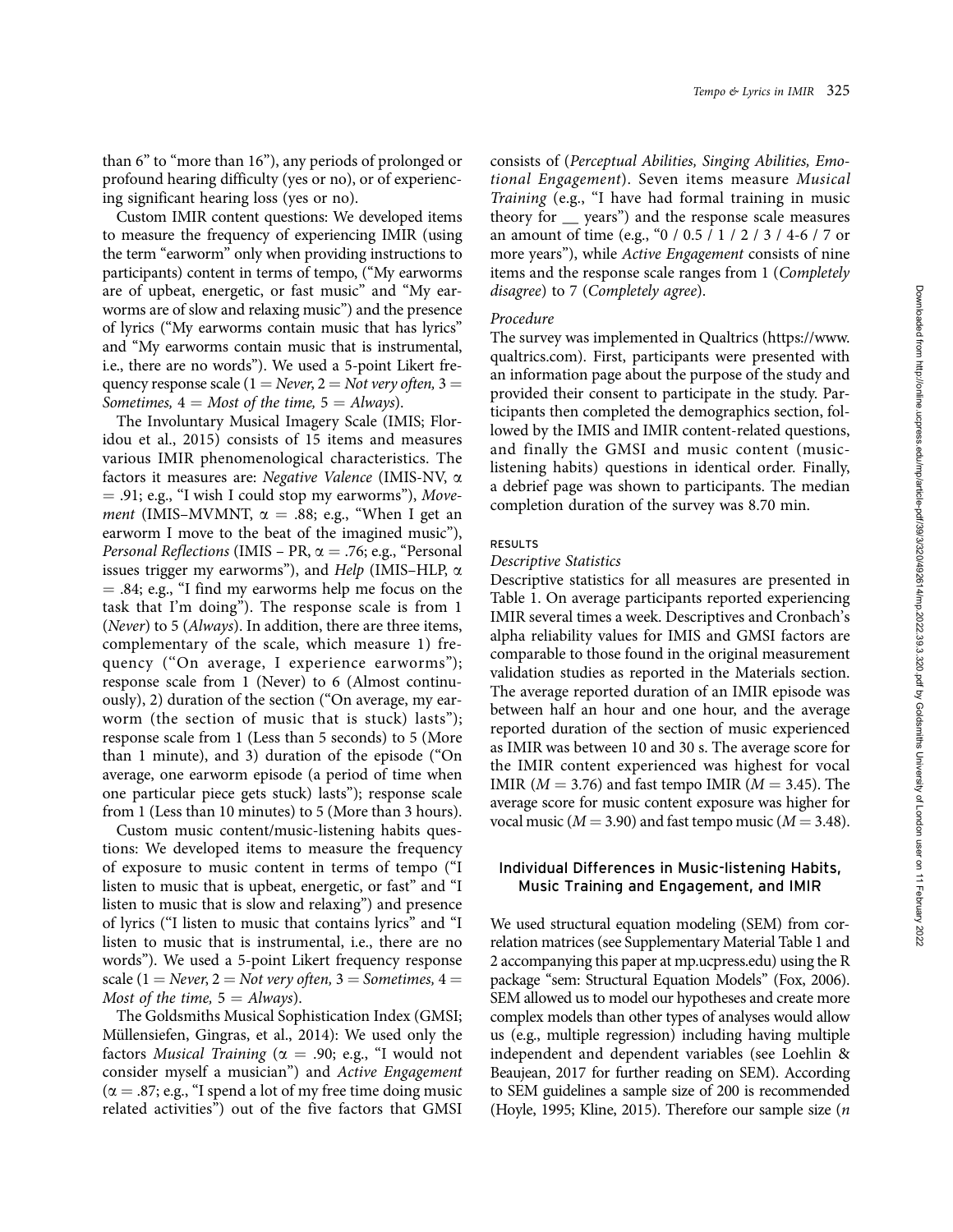|                                       | M     | <b>SD</b> | <b>Skewness</b> | Kurtosis | $\alpha$ |
|---------------------------------------|-------|-----------|-----------------|----------|----------|
| IMIR Frequency ( $n = 263$ )          | 3.91  | 1.10      | $-0.40$         | $-0.21$  | N/A      |
| IMIR Duration (Section) ( $n = 259$ ) | 3.04  | 1.11      | 0.38            | $-0.66$  | N/A      |
| IMIR Duration (Episode) ( $n = 259$ ) | 2.84  | 1.35      | 0.22            | $-1.19$  | N/A      |
| GMSI-Active Engagement ( $n = 263$ )  | 38.37 | 10.23     | $-0.15$         | $-0.53$  | .84      |
| GMSI-Musical Training ( $n = 263$ )   | 27.17 | 12.47     | $-0.23$         | $-1.22$  | .92      |
| Vocal IMIR ( $n = 259$ )              | 3.76  | 0.74      | $-0.47$         | 1.16     | N/A      |
| Instrumental IMIR ( $n = 259$ )       | 2.64  | 0.84      | $-0.12$         | 0.05     | N/A      |
| Fast Tempo IMIR ( $n = 259$ )         | 3.45  | 0.64      | $-0.17$         | 0.29     | N/A      |
| Slow Tempo IMIR ( $n = 259$ )         | 2.52  | 0.64      | $-0.39$         | $-0.18$  | N/A      |
| Vocal Music ( $n = 263$ )             | 3.90  | 0.72      | $-0.64$         | 1.38     | N/A      |
| Instrumental Music ( $n = 263$ )      | 2.74  | 0.78      | $-0.09$         | 0.30     | N/A      |
| Fast Tempo Music ( $n = 263$ )        | 3.48  | 0.64      | $-0.38$         | 0.86     | N/A      |
| Slow Tempo Music ( $n = 263$ )        | 3.0   | 0.57      | 0.25            | 1.82     | N/A      |
| IMIS-NV $(n = 259)$                   | 15.65 | 5.40      | 0.55            | 0.37     | .91      |
| IMIS-MVMNT $(n = 259)$                | 8.56  | 2.50      | 0.03            | $-0.28$  | .84      |
| IMIS-PR $(n = 259)$                   | 5.81  | 2.25      | 0.50            | $-0.25$  | .78      |
| IMIS-HLP $(n = 259)$                  | 4.72  | 1.79      | 0.23            | $-0.38$  | .81      |

TABLE 1. Descriptive Statistics for All Variables of Study 1

Note.  $M = Mean$ , SD = Standard Deviation, and  $\alpha = Cronbach's$  Alpha

GMSI Goldsmiths Musical Sophistication Index, IMIS-NV Involuntary Musical Imagery Scale - Negative Valence, IMIS-MVMNT Involuntary Musical Imagery Scale - Movement, IMIS-PR Involuntary Musical Imagery Scale - Personal Reflections, IMIS-HLP Involuntary Musical Imagery Scale - Help

 $= 263$ ) was deemed appropriate. After visual inspection of the data, which was not conclusive, normality was estimated using the Kolmogorov-Smirnov statistic and showed our data were not normally distributed ( $p <$ .001 for all variables, except GMSI-Active Engagement where  $p = .087$ ). Therefore, and because the variables we used were ordinal, we ran Spearman correlations. The conventional cutoff criteria for goodness-of-fit-indices that were used were those of Hu and Bentler (1999), which suggest values close to .95 for Bentler's Comparative Fit Index (CFI), .06 for RMSEA, and .08 for SRMR. The information criteria that we used to compare and choose between models were BIC and AIC where lower values indicate better model fit (Hastie et al., 2001). We created three structural equation models according to the Hypotheses Groups: 1) paths from the music content in terms of tempo and presence of lyrics in the music-listening habits of individuals to the respective content of IMIR, 2) paths from the GMSI factors "Musical Training" and "Active Engagement" to IMIR characteristics (frequency, and duration of the section and duration of the episode), and 3) paths from the GMSI factors ''Musical Training" and "Active Engagement" and exposure to instrumental music content to instrumental IMIR content.

# Tempo and Lyrics in the Content of Music and IMIR (Hypothesis Group 1)

In the first SEM model, four latent variables were created based on the custom-made items for music content and IMIR content based on tempo (fast, slow) and presence of lyrics (instrumental, vocal). The model included paths from the two latent variables for music content (tempo: fast, slow; presence of lyrics: instrumental, vocal) to the two latent variables for IMIR content variables (tempo: fast, slow; presence of lyrics: instrumental, vocal). The goodness-of-fit metrics indicated an acceptable fit to the data,  $\chi^2(16) = 56.05, p < .0001$ ; CFI = .92; RMSEA = .003; SRMR = .05; BIC = 3900.200; AIC = 3814.836. The model is depicted in Figure 1. There, it can be seen that each music content latent variable predicts the corresponding IMIR content latent variable.

# Music Training and Engagement and IMIR Characteristics (Hypothesis Group 2)

We specified a new SEM model with paths from the latent GMSI factors ''Musical Training" and ''Active Engagement" to IMIR characteristics (frequency, duration of the section, and duration of the episode). The goodness-of-fit metrics indicated a very good fit to the data,  $\chi^2(5) = 1.56$ ,  $p = .91$ ; CFI = 1; RMSEA  $= 0$ ; SRMR  $= .03$ ; BIC  $= -26.29$ ; AIC  $= 21.56$ . After removing all nonsignificant variables the fit of the new model was substantially better,  $\chi^2(10) = 6.74$ ,  $p = .75$ ; CFI = 1; RMSEA Index = 0; SRMR = .04; BIC = -48.98; AIC = 16.75. As can be seen in Figure 2, "Musical Training" predicted only the duration of IMIR episodes and ''Active Engagement" predicted IMIR frequency.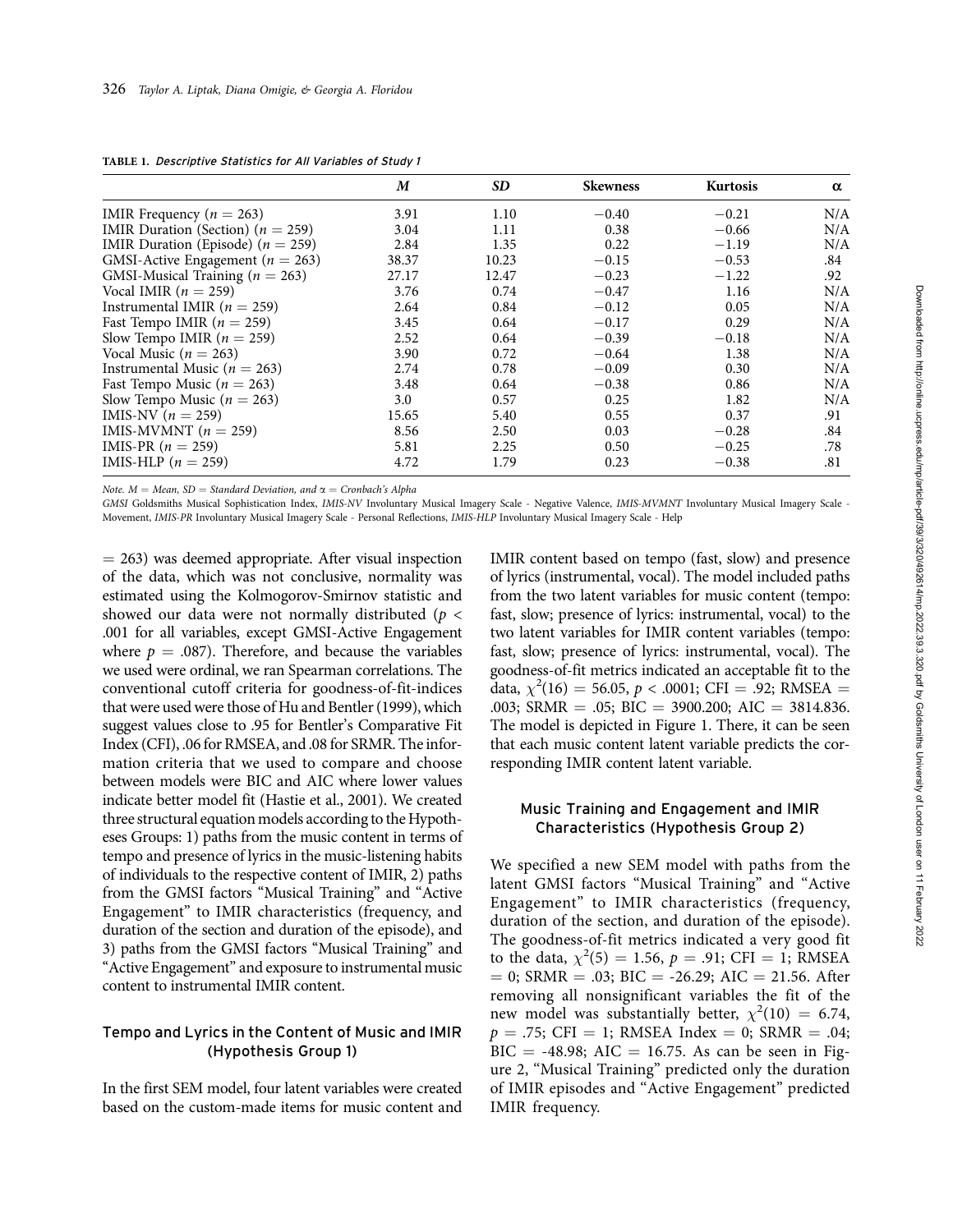

FIGURE 1. Graphical representation of the structural equation model exploring individual differences in music listening habits in relation to music content (tempo and presence of lyrics) and IMIR content (tempo and presence of lyrics). In accordance with common conventions, observed variables are presented in rectangles and latent variables in ellipses. Single-headed arrows between different variables represent regression coefficients, double-headed arrows within the same variable are variances, and dashed lines between different variables are covariances.  $* p \, \langle \, .05 \, ** p \, \langle \, .001 \,$ 



FIGURE 2. Graphical representation of final structural equation model exploring individual differences in music-related training and engagement and IMIR characteristics, after removing all nonsignificant paths. In accordance with common conventions, observed variables are presented in rectangles and latent variables in ellipses. Single-headed arrows between different variables represent regression coefficients and double-headed arrows between different variables are correlation coefficients. \*p < .05 \*\*\*p < .001

# Music-related Training and Engagement and Instrumental IMIR: Hypothesis Group 3

Finally, we specified a SEM model with paths from the GMSI factors ''Musical Training" and ''Active Engagement" and the exposure to instrumental music content variable to the instrumental IMIR content variable. The goodness-of-fit metrics indicated a good fit to the data,  $\chi^2(4) = 17.37$ ,  $p = .002$ ; CFI = .94; RMSEA = .11; SRMR = .10; BIC = -4.92; AIC = 29.37. As can be seen in Figure 3, only exposure to instrumental music predicted instrumental IMIR content.

## Discussion

In Study 1, we sought to explore how individual differences in exposure to fast and slow tempo and instrumental and vocal music content (musiclistening habits) predict the content of IMIR, as well as how music-related training and engagement act upon IMIR characteristics and content. We used SEM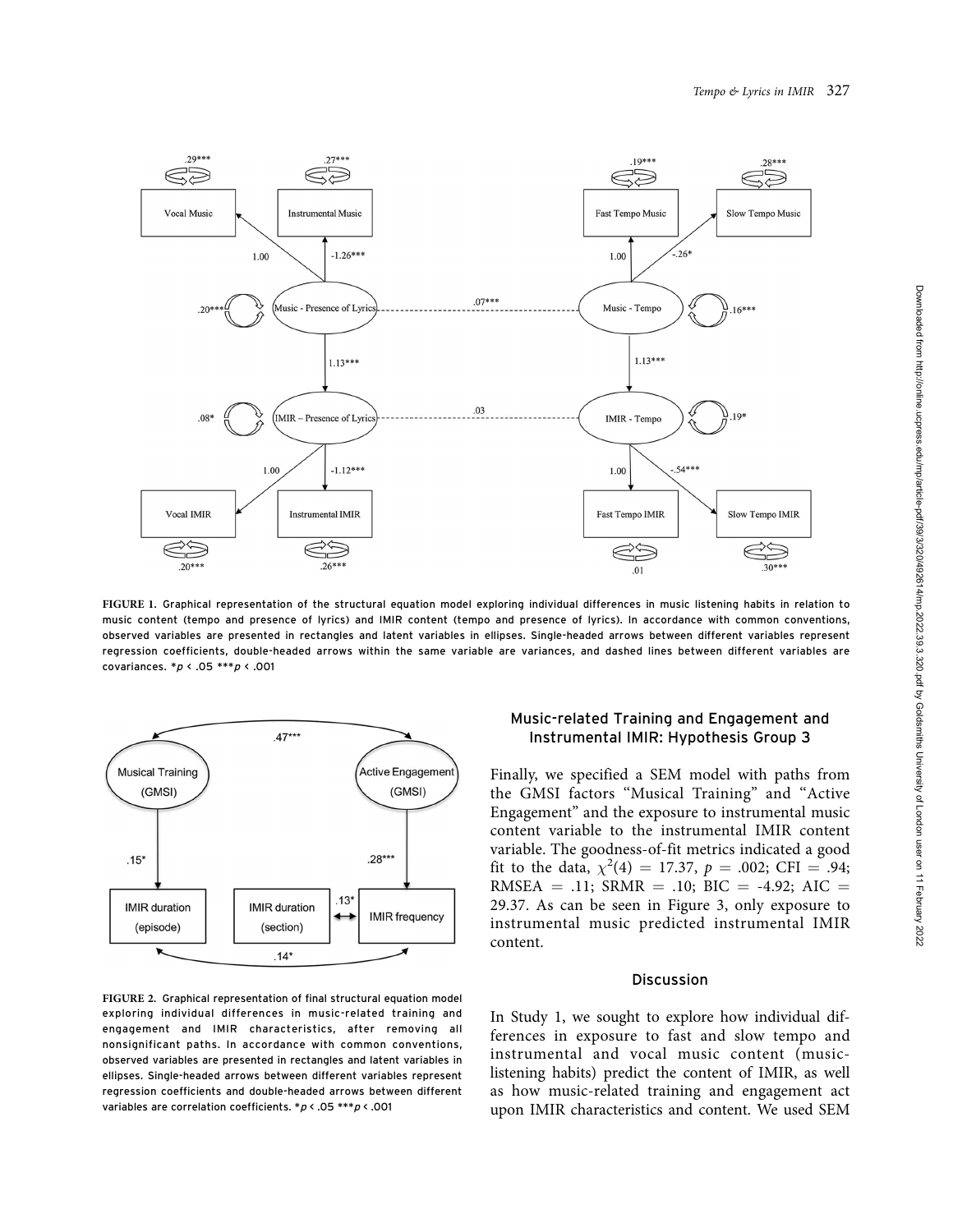

FIGURE 3. Graphical representation of final structural equation model exploring individual differences in music-related training and engagement as well as music and IMIR content. In accordance with common conventions, observed variables are presented in rectangles and latent variables in ellipses. Single-headed arrows between different variables represent regression coefficients and double-headed arrows between different variables are correlation coefficients.  $* p < .05 **p < .001$ 

to model our predictions and in line with our hypotheses, we found that the music-listening habits of individuals with respect to the content of music they are most frequently exposed to in terms of tempo (fast, slow) and presence of lyrics (instrumental, vocal), predict the respective content of their IMIR. Furthermore, our results with regard to music-related training and engagement and IMIR characteristics were partially in line with our hypotheses, since only active engagement with music (i.e., not also music training) predicted the reported IMIR frequency. Music training, however, predicted the increased duration of IMIR episodes. Also interesting was that exposure to instrumental music content, but not music training, predicted instrumental IMIR content.

The present results are consistent with the idea that the content of IMIR (fast or slow tempo, and the presence or not of lyrics), are a reflection of the musiclistening habits of individuals, and thus support the priming hypothesis of how IMIR is retrieved. To explore whether musical features play a role in influencing IMIR, independently of such individual differences, we designed a study in which we directly controlled tempo and the presence of lyrics in music content heard across different conditions and examined the likelihood of IMIR retrieval as a function of these conditions.

#### Study 2

Having demonstrated that variations in tempo and the presence of lyrics in the music content one is exposed to predict their respective IMIR content, we sought to examine what effect, if any, tempo and the presence of lyrics have as cues to prime IMIR, independently of music-listening habits. We employed an experimental paradigm that has previously been used to covertly induce and sample IMIR effectively in a controlled laboratory setting (Floridou et al., 2017; Floridou et al., 2018). To conceal the aim of the study, the experiment was advertised as being about ''Attention in Advertisements." During the encoding phase and across four experimental conditions, participants were exposed to the same visual stimulus, the advertisement clip. To test for the effects of tempo and presence of lyrics as IMIR cues, the same musical piece was presented to all participants in one of four versions differing in tempo (fast, slow) and presence of lyrics (instrumental, vocal). Post exposure, participants completed the Advertisement Appraisal Questionnaire which measured familiarity and liking of the visual and musical stimuli. Next, participants carried out a resting period where they sat relaxed with their eyes closed for 3 min and let their mind wander. The resting period served as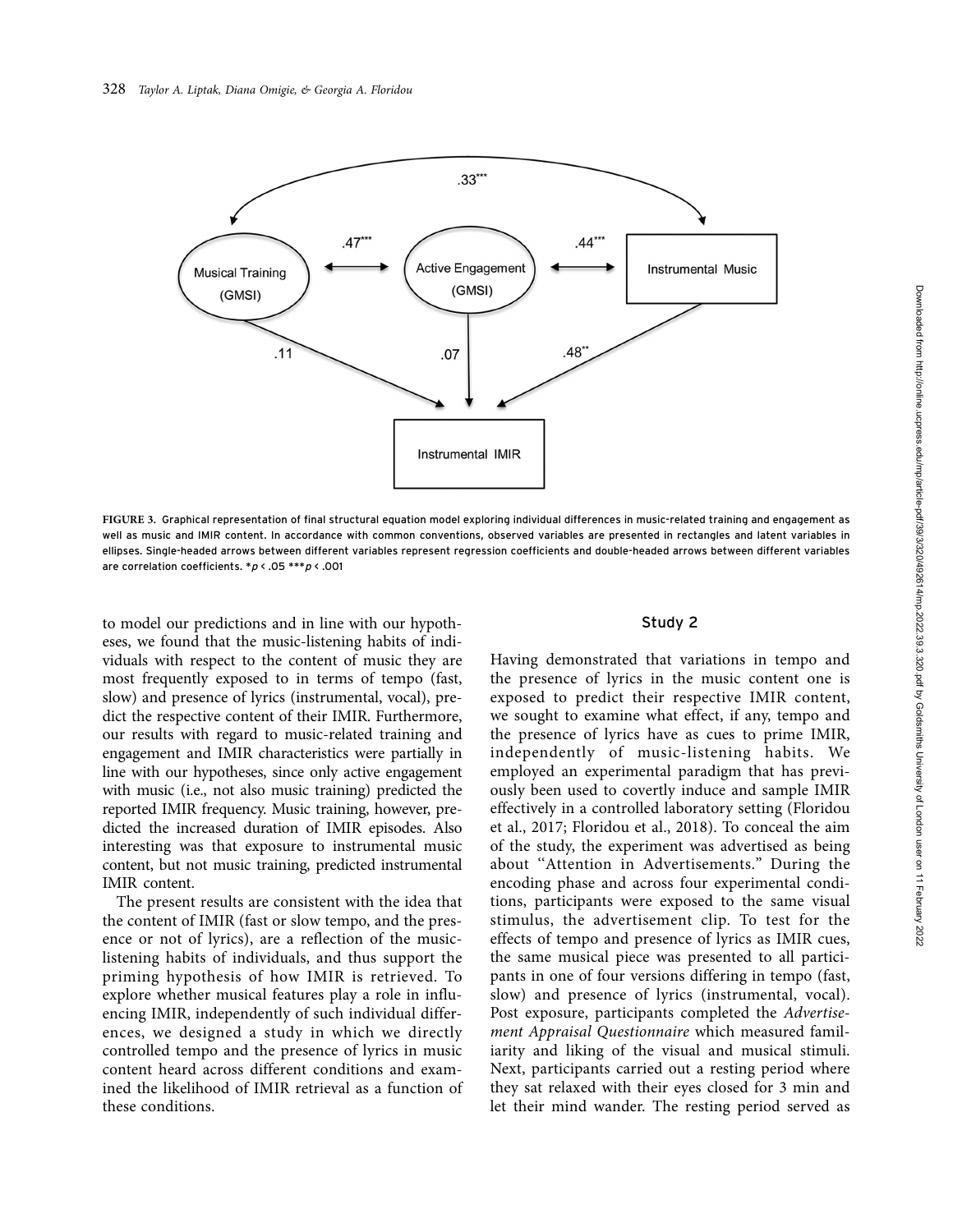the IMIR retrieval phase since previous research has shown that IMIR is more likely to be retrieved during periods of low cognitive load (Floridou et al., 2017; Hyman et al., 2013). Finally, following the resting period, participants completed the Mind Activity Questionnaire, which covertly measures IMIR.

Based on preliminary findings of previous research that used retrospective reports, we hypothesized that IMIR would be elicited more frequently after exposure to music with faster tempo (Jakubowski et al., 2017) and to vocal music with lyrics (Liikkanen, 2012) than to music with slower tempo and to instrumental music without lyrics. By experimentally examining the influence of tempo and lyrics, the study allowed us to elucidate between the unique contribution of these specific musical features and the impact of priming (previous exposure) on IMIR.

## METHOD

#### Design

The study used a 2 x 2 between-participants factorial design to measure the effects of tempo (fast: 152 bpm, slow: 108 bpm) and the presence of lyrics (instrumental, vocal) on IMIR retrieval and duration. There were four conditions relating to the piece heard in the study: 1) fast vocal, 2) slow vocal, 3) fast instrumental, and 4) slow instrumental. Individuals were randomly allocated to one of the four conditions resulting in 20 participants per condition.

## Participants

A total of 84 individuals participated in the study. Four participants who guessed the aim of the study were excluded from the analyses. The final sample were 80 participants (52 female) ranging from 18 to 62 years of age ( $M = 26.33$ ,  $SD = 7.33$ ). Participants were an opportunity sample of students and visitors at Goldsmiths, University of London. The sample size per condition was modeled after previous research (Byron & Fowles, 2015; Floridou et al., 2012; Floridou et al., 2017; Floridou et al., 2018). Participants received £2–4 as compensation.

#### Stimuli

Visual stimulus: A Coca-Cola TV advertisement (Coca-Cola, 2017), which lasted 1 min, was used to expose participants to the music, while concealing the true purpose of the study. The advertisement was chosen because it did not contain any spoken content that may have distracted from the music and then later interfered with IMIR retrieval. The visual stimulus remained constant in all 4 conditions. Post hoc analysis showed that the average familiarity rating with the visual content was  $M = 1.69$  and  $SD = 1.19$  (on a 5-point Likert response scale), indicating that, overall, participants had not seen the advertisement before. Therefore, there was minimal risk that participants would remember the original clip and music and that they would be able to identify our manipulation of the music.

Musical stimuli: We replaced the original soundtrack of the Coca-Cola TV advertisement with the vocal and instrumental versions of the piece ''What I'd Give Up" by the band The Classic Crime (MacDonald, 2012, track 11; MacDonald 2015, track 11). The first criterion that guided the choice of musical stimulus was for the piece to be available as a professional recording in high quality instrumental as well as vocal versions. As the band published an instrumental version of their album, Phoenix (containing the exact same tracks without lyrics), this provided an ideal group of tracks to choose from. The second criterion was to avoid potential familiarity confounds by choosing a piece that was likely to be unknown to the participants. A familiar vocal piece with lyrics would mean that, even if the piece heard during the experiment was instrumental, awareness of existing lyrics could lead to the later experience of IMIR. We accounted for this by asking participants about their familiarity with the music on the Advertisement Appraisal Questionnaire. Post hoc analysis showed the average familiarity rating of the piece was  $M = 1.45$  (SD  $= 0.71$ ; on a 5-point Likert response scale), confirming that on average participants did not find the piece familiar. We used the chorus of the pieces as the stimuli since previous studies have found this section to be the most likely to be retrieved as IMIR (Beaman & Williams, 2010; Liikkanen, 2012).

Audacity software (Audacity Team, 2014) was used to alter the tempo of both the instrumental and vocal versions of the musical piece. The original tempo was approximately 130 bpm and was increased and decreased by 15% to create both the instrumental and vocal excerpts and ultimately to provide the musical stimuli for all four conditions (152 bpm in the fast conditions and 108 bpm in the slow conditions). The tempo changes were selected according to the literature and were large enough to be perceptible while not affecting the identity of the musical track. The audiovisual stimuli were of equal duration (1 min) in all conditions, however the fast tempo chorus lasted 30 s and therefore was presented twice to fit the one-min video (2 full choruses), while the slow tempo chorus lasted approximately 40 s and thus was presented 1.5 times to fit the video (one full chorus and a half of a chorus). The visual and musical stimuli were combined using FFmpeg (FFmpeg team, 2000) to create the final audiovisual stimuli.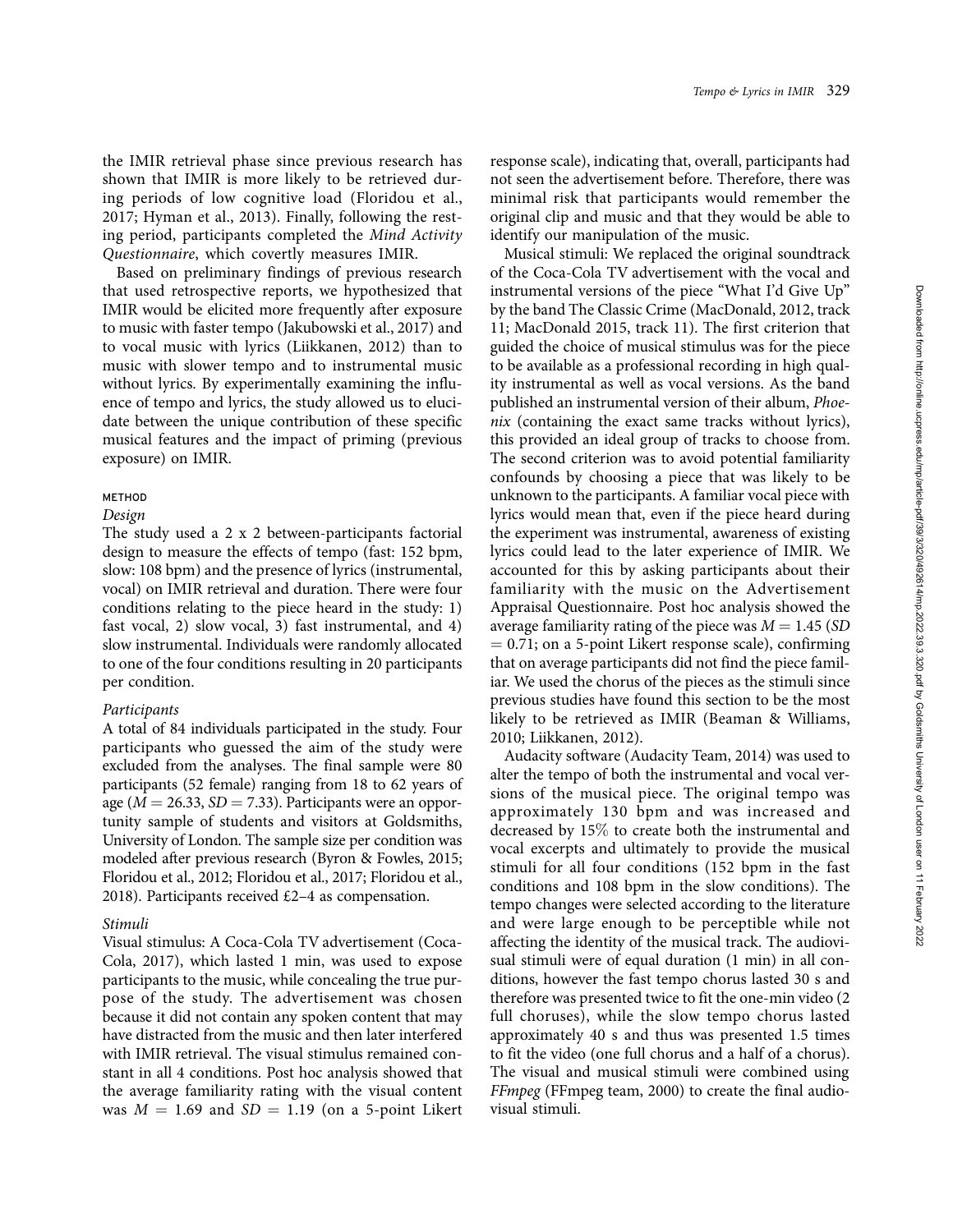#### Materials

The Advertisement Appraisal Questionnaire was adapted from the previously used Film Appraisal Questionnaire (Floridou et al., 2017; Floridou et al., 2018), thus allowing us to assess participants' engagement (i.e., ''The advertisement was very engaging"), stimuli familiarity (i.e., "I have heard this music and know it well" and ''I have seen this advertisement and know it well"), liking (i.e., "I like the visuals in the advertisement" and ''I like the music in the advertisement"), and willingness to buy the music (i.e., ''The advertisement made me want to buy the product"). The last item was included to reinforce the cover story that the experiment was about advertising and was thus not included in any analyses. We used a 5-point Likert response scale measuring agreement for all items  $(1 =$  Strongly disagree, 2  $=$  Moderately disagree,  $3$   $=$  Neither agree nor disagree, 4  $=$  Moderately agree,  $5$   $=$  Strongly agree).

The Mind Activity Questionnaire (Floridou et al., 2017; Floridou et al., 2018) was adapted and used to indirectly sample for IMIR. The questionnaire included three sections about visual, musical, or speech mental imagery during the post-exposure resting period (retrieval phase) of the session. Each mental imagery section included items about (a) mind-wandering in response to the corresponding imagery aspect of the advertisement, which was measured by answering yes or no and with an open-ended question in which participants provided a brief description of the imagery retrieved, (b) participants' control over the imagery on a 7-point scale ranging from 1 (I deliberately generated it) to 7 (It happened outside of my control), (c) the duration of imagery, as measured using an open-ended question in which participants provided a percentage of time for which each type of imagery was retrieved during the 3 min post-exposure period, and (d) the repetitiveness of the imagery (''imagery appeared more than once?") by answering yes or no. A final question was included in which participants were asked whether they knew the aim of the experiment in order to determine if they guessed the true nature of the study. If so, participants were asked to describe their thoughts.

We also used the IMIS, GMSI, and additional IMIR and music content (music-listening habits) questions, as described in Study 1.

#### Procedure

The experiment was advertised as being about ''Attention in Advertisements" to conceal the aim of the study and sessions were conducted in a classroom-like setting with the researcher present throughout. After reading the information sheet and signing the consent form, the encoding phase commenced whereby participants watched the advertisement clip on a projector through a video embedded in a Microsoft PowerPoint presentation and listened to the music through speakers in the room. Participants in all conditions watched the same visual stimulus, the Coca-Cola advertisement, but heard one of the four versions of the piece as previously described. When the encoding phase ended, participants were asked to complete the Advertisement Appraisal Questionnaire. Next, the retrieval phase commenced with a resting period, where participants were instructed to sit relaxed with their eyes closed for 3 min and to allow their mind to wander. The resting period was used to allow for IMIR retrieval as previous research has shown that the likelihood of IMIR retrieval is higher during periods of low cognitive load (Floridou et al., 2017; Hyman et al., 2013). Participants were alerted by the researcher when the 3 min were up and were then instructed to complete the Mind Activity Questionnaire. Lastly, participants were fully debriefed on the actual aims of the study and were asked to fill out the IMIS, GMSI, and additional IMIR and music content questions. The experimental session lasted approximately 15 min. A visual representation of the experimental procedure can be seen in Figure 4.

#### Data Coding

The main data for IMIR were generated from the Mind Activity Questionnaire. IMIR retrieval (yes  $= 1$ , no  $= 0$ ) was determined by three criteria, that is, if participants 1) answered ''yes" to experiencing musical imagery, 2) rated the experience as happening outside of their control (a 4 or above on the 7-point control over the imagery scale), and 3) answered "yes" to the experience appearing more than once.

## Results

A total of 49 out of 80 participants (61.3%) experienced some form of musical imagery during the experiment, for example, musical mind-pops (11.3%) or voluntary musical imagery (12.5%). IMIR was experienced in 30 of those participants, resulting in a 37.5% total retrieval rate. Figure 5 shows the numbers of participants that did or did not experience IMIR in each condition. The number of IMIR that was experienced in each condition was: fast tempo/vocal ( $n = 5$ ; 25%), slow tempo/vocal (*n*)  $= 11; 55\%$ ), fast tempo/ instrumental ( $n = 6; 30\%$ ), and slow tempo/instrumental ( $n = 8$ ; 40%). When examining the conditions based on tempo or presence of lyrics, IMIR was retrieved in 11 participants for fast tempo and 19 for slow tempo conditions. In the vocal and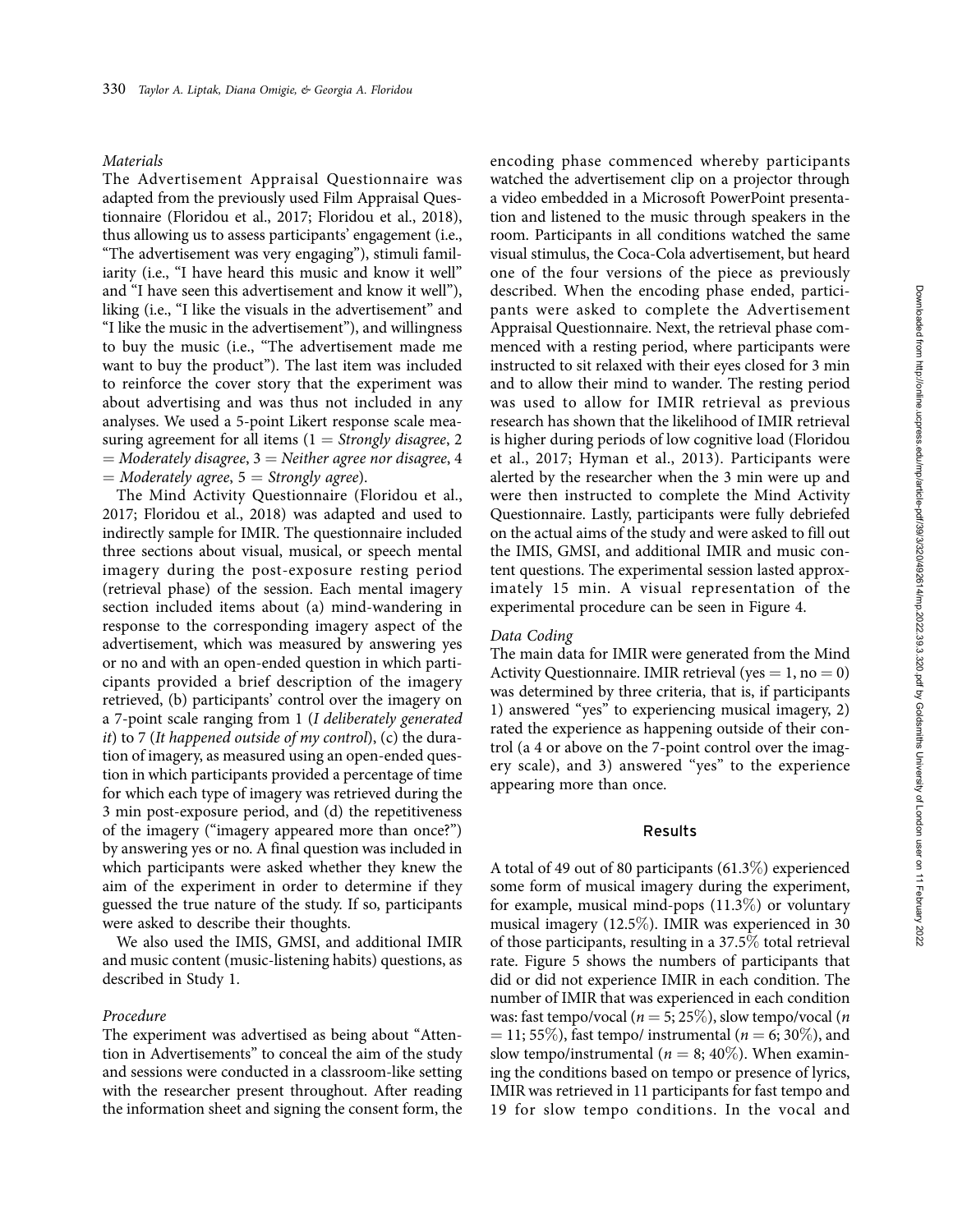

FIGURE 4. Visual representation of the experimental procedure for Study 2.



FIGURE 5. Number of participants that did and did not experience IMIR in each condition in Study 2.

instrumental conditions, 16 and 14 individuals retrieved IMIR respectively. During the retrieval phase, the average reported IMIR duration, shown in Figure 6, was M  $= 48.0\%$  of the time (86.4 s) in the fast tempo/vocal condition,  $M = 64.82\%$  (116.68 s) for slow tempo/vocal,  $M = 23.33\%$  (41.99 s) for fast tempo/instrumental, and  $M = 44.75\%$  (80.55 s) in the slow tempo/instrumental condition.

# Tempo and Lyrics as Cues for IMIR Retrieval and Duration

A binomial logistic regression was used to predict IMIR retrieval based on tempo (fast or slow), the presence of lyrics (vocal or instrumental), and an interaction between tempo and presence of lyrics. Fast tempo and vocal music were used as the reference categories. The model was not statistically significant,  $\chi^2(2) = 3.67$ ,  $p =$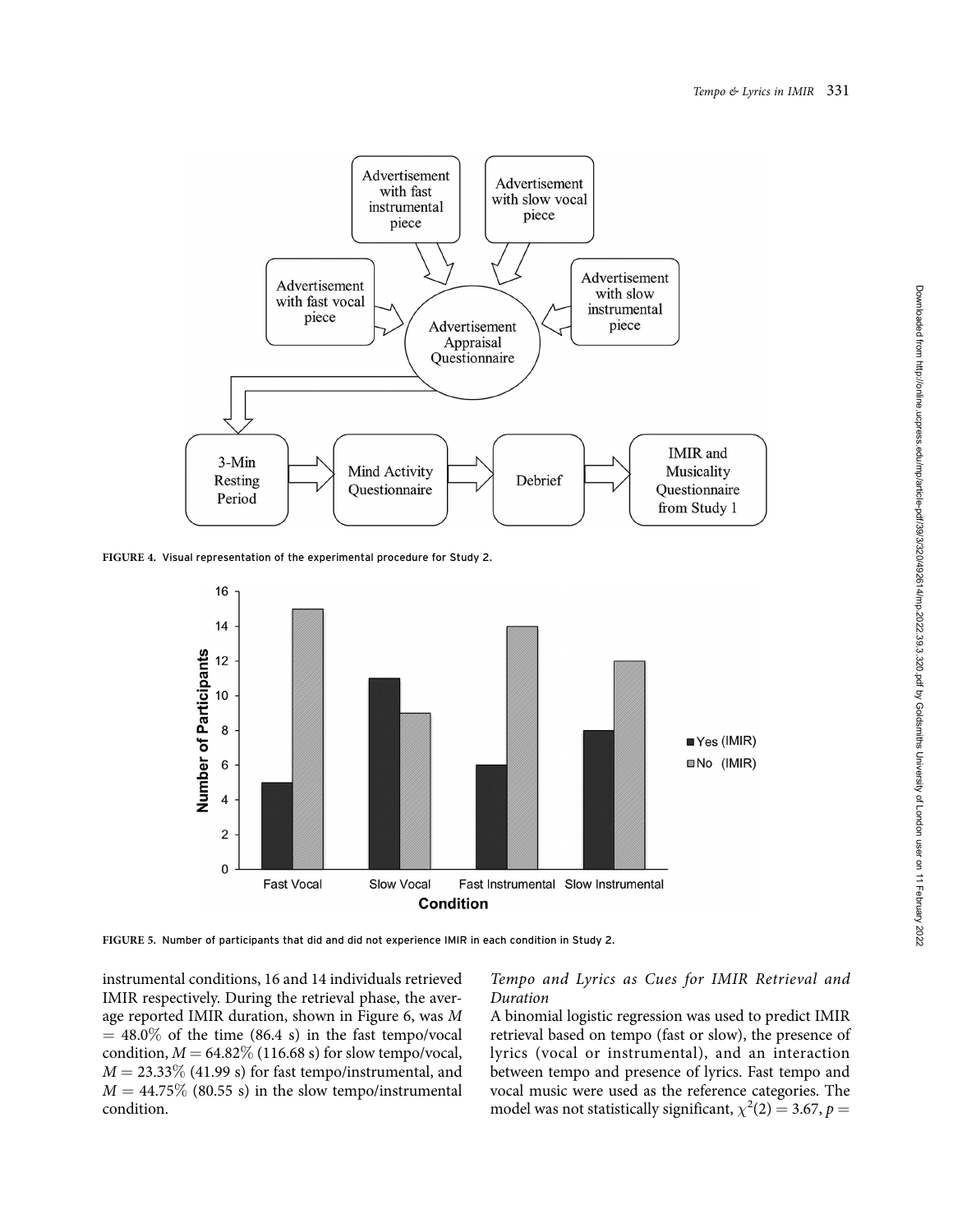

FIGURE 6. Average IMIR duration as a percentage of the retrieval phase for each condition in Study 2. Error bars indicate standard errors.

.160, and it explained 6.10% (Nagelkerke  $R^2$ ) of the variance in IMIR retrieval and correctly classified  $65.0\%$  of cases. None of the variables significantly predicted IMIR retrieval. Tempo showed only a trend towards significance ( $p = .067$ ) whereby slower tempo was associated with an increase in the odds of IMIR retrieval. Listening to the slower tempo piece increased IMIR retrieval likelihood 2.39 times relative to listening to the fast tempo piece. IMIR was 0.80 times less likely to be retrieved when exposed to the instrumental piece than when exposed to the piece with lyrics.

A two-way ANOVA was conducted to determine if tempo or presence of lyrics had an effect on IMIR duration. Participants in whom IMIR was not retrieved were necessarily removed for this part of the analysis, given that they did not provide any IMIR duration data. There was no significant interaction effect between tempo and presence of lyrics on IMIR duration,  $F(1, 26) = .06$ ,  $p =$ .811, partial  $\eta^2 = .002$ . However, there was a significant main effect of lyrics on IMIR duration,  $F(1, 26) = 5.50$ ,  $p = .027$ , partial  $\eta^2 = .175$ , indicating that exposure to the piece with lyrics was associated with longer lasting IMIR. There was also a trend towards significance for the main effect of tempo on IMIR duration,  $F(1, 26) =$ 4.02,  $p = .056$ , partial  $\eta^2 = .134$ , whereby hearing the piece with a slower tempo seemed to relate to having longer lasting IMIR.

Exploratory analyses were carried out to test the effects of liking the music ( $M = 3.44$ ,  $SD = 1.10$ ) and familiarity with the music  $(M = 1.45, SD = .71)$  on IMIR retrieval and duration. A binomial logistic regression was conducted with music liking as a covariate. The model was not statistically significant,  $\chi^2(3) = 4.16$ ,  $p =$ .244, explained 6.90% (Nagelkerke  $R^2$ ) of the variance in IMIR retrieval, and correctly classified 66.30% of cases. IMIR was 0.85 times less likely to be retrieved when exposed to the instrumental relative to the piece with lyrics. Exposure to the fast tempo piece was 2.48 times more likely to be followed by IMIR than listening to the slow tempo piece. Using familiarity as a covariate also yielded a statistically nonsignificant model,  $\chi^2(3) =$ 4.15,  $p = .246$ , which explained 6.90% (Nagelkerke  $R<sup>2</sup>$ ) of the variance in IMIR retrieval, and correctly classified 66.30% of cases. IMIR was 0.75 times less likely to be retrieved when exposed to the instrumental piece relative to the piece with lyrics. Exposure to the fast tempo piece was 2.44 times more likely to be followed by IMIR retrieval relative to exposure to the slow tempo piece. These findings indicate that IMIR retrieval was not affected by liking or familiarity with the music.

Additional two-way ANCOVAs were also conducted using liking and familiarity with the music as covariates. With liking as a covariate, no significant interaction effects were found between tempo and presence of lyrics on IMIR duration,  $F(1,25) = 0.00$ ,  $p = .99$ , partial  $\eta^2 =$ .00. Significant main effects of lyrics were found, F(1, 25) = 4.77,  $p = .039$ , partial  $\eta^2 = .160$  showing an association between longer IMIR duration and exposure to the vocal music. Also main effects of tempo were found,  $F(1, 25) = 4.75$ ,  $p = .039$ , partial  $\eta^2 = .160$ , in which hearing the slower tempo music was related to longer IMIR duration. Using familiarity as a covariate, no significant interaction effects were found between tempo and presence of lyrics on IMIR duration,  $F(1,25) = 0.05$ ,  $p = .829$ , partial  $\eta^2 = .002$ . Only a significant main effect of presence of lyrics was found on IMIR duration,  $F(1, 25) = 5.28$ ,  $p = .030$ , partial  $\eta^2 =$ .133, indicating a relation between exposure to the music with lyrics and reporting longer IMIR duration, while no effect of tempo was found,  $F(1,25) = 3.85$ ,  $p =$ .061, partial  $\eta^2 = .174$ .

#### Discussion

The aim of Study 2 was to investigate experimentally how tempo and the presence of lyrics influence IMIR retrieval and duration. We hypothesized that exposure to music with a faster tempo and presence of lyrics would increase the retrieval and duration of IMIR relative to slower tempo and instrumental music. The results revealed that neither tempo, nor the presence of lyrics, had a significant effect on IMIR retrieval, but the presence of lyrics had a large effect on IMIR duration. These results extend the findings from Study 1, demonstrating that IMIR retrieval may not be as affected by variations of tempo and presence of lyrics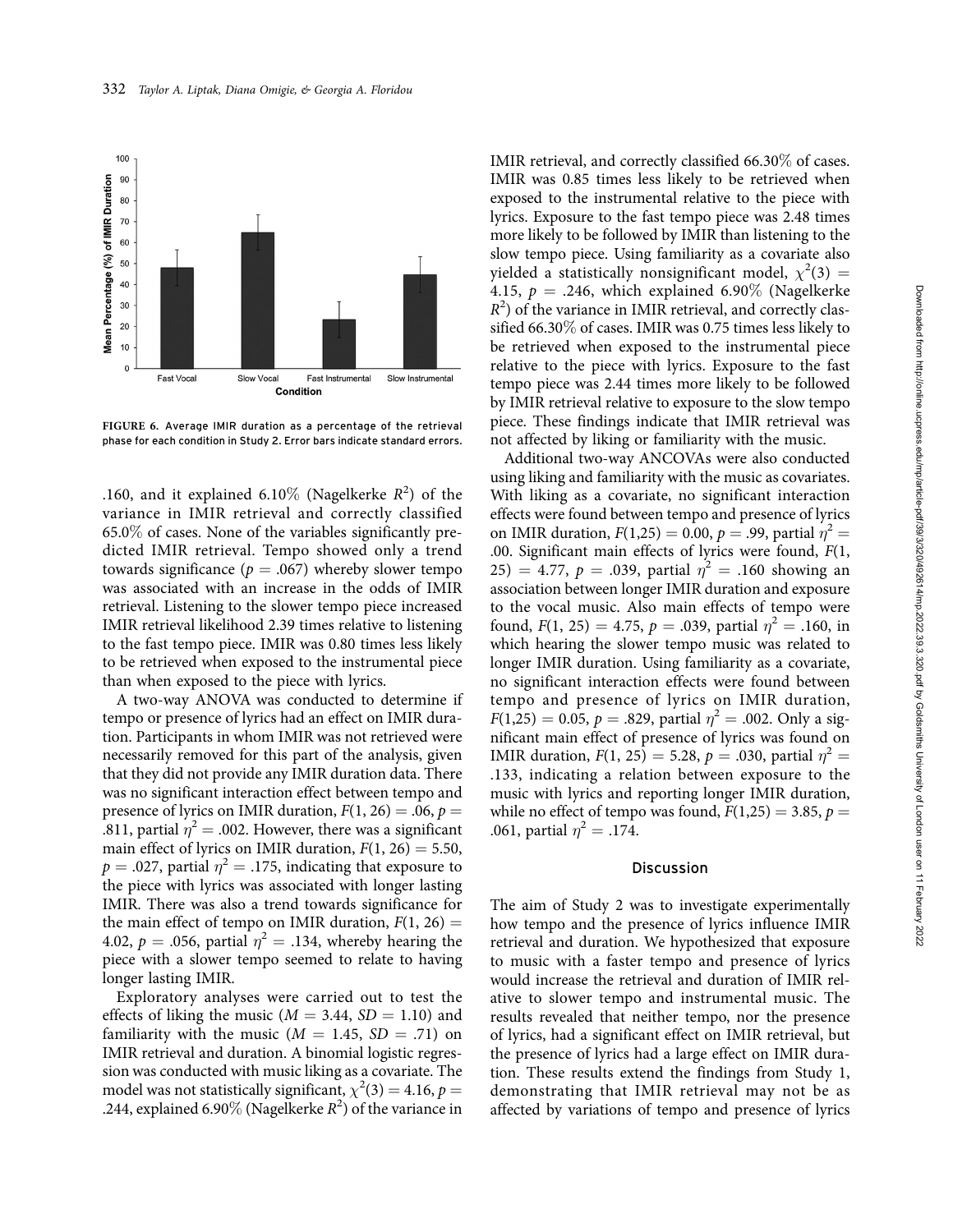per se as by previous music exposure, as indicated by the 37.5% retrieval rate. We found no significant effects of liking or familiarity with the music on IMIR retrieval. However, there were significant main effects of vocal music on longer IMIR duration when controlling for liking and familiarity, and slow tempo music on longer IMIR duration when controlling for liking.

## General Discussion

Across two studies using trait and state-level measures, we provided novel insights into the factors influencing IMIR. First, we found that tempo and lyrics may not be an IMIR retrieval cue per se but that, through musiclistening habits of individuals, they play a critical role in priming IMIR. Second, we showed that active engagement with music predicted IMIR frequency while music training alone influenced IMIR duration. Lastly, we found that only exposure to instrumental music content predicted greater frequency retrieval of instrumental IMIR, and not music training nor active engagement with music. We now discuss these findings in relation to the existing literature and comment on their implications for future research.

# IMIR and Musical Features

Previous studies had indicated that the tempo and the presence of lyrics may be important components in IMIR experiences (Halpern & Bartlett, 2011; Jakubowski et al., 2017; Liikkanen, 2012). We extend these findings by demonstrating that IMIR retrieval is affected by the music-listening habits of the individual with respect to tempo and lyrics (Study 1) but not with respect to tempo and the presence of lyrics in a given piece of music per se (Study 2). Habitual exposure to vocal and instrumental music content predicted increased rates of IMIR with vocal and instrumental content. A similar pattern between music content and the content of IMIR was found for tempo, where habitual exposure to fast and slow tempo music predicted increased frequency of slow and fast tempo IMIR. These results confirm findings that exposure to music is an effective cue for IMIR (Byron & Fowles, 2015; Filippidi & Timmers, 2017; Hyman et al., 2013; Liikkanen, 2012; Williamson et al., 2012) and provide further support for the priming account of involuntary memories (Kvavilashvili & Mandler, 2004; Mace, 2005), such as IMIR, according to which recently encountered cues in everyday life result in the subsequent involuntary retrieval of memories related to the same cues. The findings of Study 2 provide further support to this conclusion, since we observed

effective IMIR retrieval post-music exposure but a lack of a significant influence of tempo and presence of lyrics on IMIR retrieval.

The absence of a tempo effect on IMIR retrieval in Study 2 is at odds with previous research on tempo, which has shown that music reported as IMIR has (albeit at trend significance level) a faster tempo (124.10 bpm) than non-IMIR music (115.79 bpm) (Jakubowski et al., 2017). We offer three potential resolutions to this apparent contradiction: First, we note that a possible explanation could lie in the fact that in Jakubowski et al's study, the slower tempo found in non-IMIR pieces, was based on pieces that were not reported as IMIR in their database. However, this might not necessarily be an indication that these pieces, and consequently that slow tempo, are not experienced as IMIR, but rather that they were not reported in the database. In diary studies that used accelerometers to track IMIR tempo, although the estimation of beat was measured in a different way, the reported averages were 100.90 bpm (Jakubowski et al., 2015) and 98.36 bpm (Jakubowski et al., 2018), which are closer to the 108 bpm tempo used in our slow tempo condition. Potentially a wide range of tempo could prime IMIR, and this could explain why we did not observe a tempo effect. Furthermore, while in these studies tempo was measured based on participants' IMIR experiences as opposed to the actual tempo of the original recording (as in Jakubowski et al., 2017), it might not necessarily be an indication of the tempo range that has the potential to optimally prime IMIR, but instead reflect the music individuals are habitually exposed to. Second, IMIR state-level reports (the moment IMIR is retrieved) similar to ours and previous studies (Jakubowski et al., 2015; Jakubowski et al., 2018) and trait-level, retrospective reports (Jakubowski et al., 2017) might result in tempo variations. This could be investigated in research combining state-level and trait-level 24 h follow-up studies. A third explanation for the discrepancy between our findings and those of Jakubowski et al. (2017) is related to the potentially mediating role of motor activity in IMIR and sensorimotor synchronization (i.e., synchronizing actions with predictable tempo-changing sequences), a link that has been established by previous studies (Floridou et al., 2012; Floridou et al., 2015; Jakubowski et al., 2015; McCullough Campbell & Margulis, 2015). Tempo, besides being a crucial feature of music, is also important in the corporeal behaviors associated with music, such as clapping and dancing. Faster tempo pieces could increase the tendency of listeners to move to the beat of the music, which in turn has been found to be associated with IMIR retrieval (Floridou et al., 2015;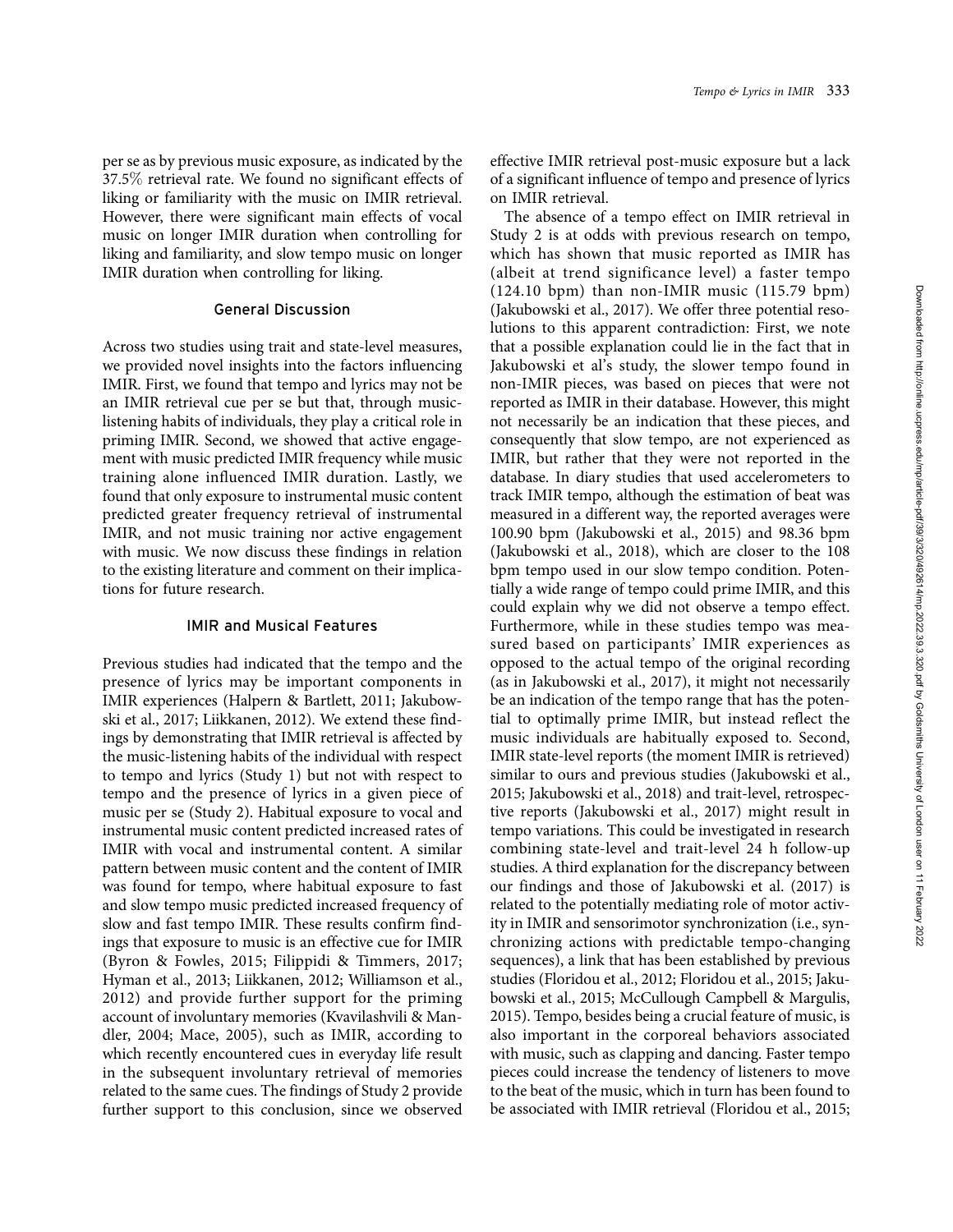McCullough Campbell & Margulis, 2015). This could account for the observation by Jakubowski et al. (2017) of a faster tempo in IMIR priming pieces. Future studies could test this suggestion and clarify the relative importance of motor activity and tempo in IMIR by using the same tempo conditions we used in Study 2 but with additional conditions in which participants are asked to move to the music (e.g., to tap to the beat of the music or clap along).

Interestingly, when controlling for liking there were significant effects of tempo on IMIR duration (whereby when liked, the slower tempo piece led to longer IMIR duration). Future studies could use stimuli of the same tempo to test the effect on IMIR duration of phrase lengths and/or number of beats/and or note duration. This would allow more precise determination of the characteristics that are related to IMIR duration and whether longer IMIR duration is because of tempo per se, or because of the additional elements that make up a piece. It is important to note that the slower tempo was different from the fast tempo condition in that it ended partway through the chorus. Therefore, longer IMIR duration may be due to the so-called Zeigarnik effect, whereby the interrupted presentation of stimuli leads to better ability to retrieve these stimuli as memories (Zeigarnik, 1938). It is worth noting that studies to date have not supported this hypothesis (Floridou et al., 2017; Hyman et al., 2013; Hyman et al., 2015; for a review see Liikkanen & Jakubowski, 2020). However, the possibility of its role here cannot be excluded.

We have found that habitual exposure to music content with and without lyrics predicts more frequent IMIR for that content, but that the presence or absence of lyrics has no effect on IMIR retrieval. Furthermore, the descriptive results of our study support a dominance of vocal music in the content of IMIR, which are in line with previous research (Floridou et al., 2017; Halpern & Bartlett, 2011; Liikkanen, 2012). Future studies could test the effect of familiar vocal pieces on IMIR retrieval since in our study familiarity was intentionally kept to a minimum. An interesting finding was that listening to vocal music primed longer IMIR duration. Additionally, there were significant main effects of vocal music after controlling for liking and familiarity on IMIR duration. One possible explanation is that, although vocal music is not associated with increased likelihood of IMIR retrieval, IMIR primed by vocal music promotes involuntary or voluntary continuation and maintenance of the musical imagery as inner singing, especially if the piece is familiar and liked. This is in line with findings that singing (propensity to sing or hum along to music and self-report singing ability), more than music

training and engagement, is associated with longer IMIR duration (Müllensiefen et al., 2014; Williamson & Müllensiefen, 2012), meaning that individuals who sing more in everyday life could experience longer IMIR because they tend to engage in internal singing when IMIR is retrieved. This explanation is supported by previous studies, which established a connection between longer IMIR, vocal system activity, and inner singing (McNally-Gagnon, 2016; Müllensiefen et al., 2014). If music containing verbal information such as lyrics promotes singing (internal or external), which is processed in the phonological loop component of verbal working memory (Baddeley & Hitch, 1974) and refreshed through the articulatory rehearsal component, this could result in sustained maintenance and longer musical imagery of singing. We note, however, that it is not yet clear whether nonverbal information such as instrumental and vocal music are processed by the same or different subsystems (a "musical loop," Berz, 1995; or a ''tonal loop," Pechmann & Mohr, 1992), and the current explanation stands only if the former is true. Future studies could test this hypothesis by using the vocal experimental conditions we used, providing participants with the lyrics and asking them to sing along (internally or externally), and the instrumental experimental condition, and compare IMIR duration in both conditions.

We found no significant effects of familiarity or liking on IMIR retrieval, an observation which is in line with reports from previous studies (Byron & Fowles, 2015; Floridou et al., 2017). The absence of familiarity effects in our study is not surprising as we specifically selected the piece to be unknown to participants to avoid creating associations with the lyrics, even if the piece heard was instrumental. Nevertheless, the absence of familiarity effects was also reported in other studies that tested IMIR using familiar instrumental music (Floridou et al., 2017; Moeck et al., 2018). Williamson et al. (2012) reported IMIR was retrieved after just one exposure to the music, regardless of whether the individual liked or disliked the piece and there are also reports in the literature of novel musical imagery (Bailes, 2007; Floridou, 2016; Liikkanen, 2012).

## IMIR and Individual Differences

In line with prior studies, we found that only increased active engagement with music (i.e., not also music training) resulted in increased reported IMIR frequency, thus partly contradicting our hypotheses based on previous literature (Floridou et al., 2015; Liikkanen, 2012). However, it should be noted that in the correlation matrix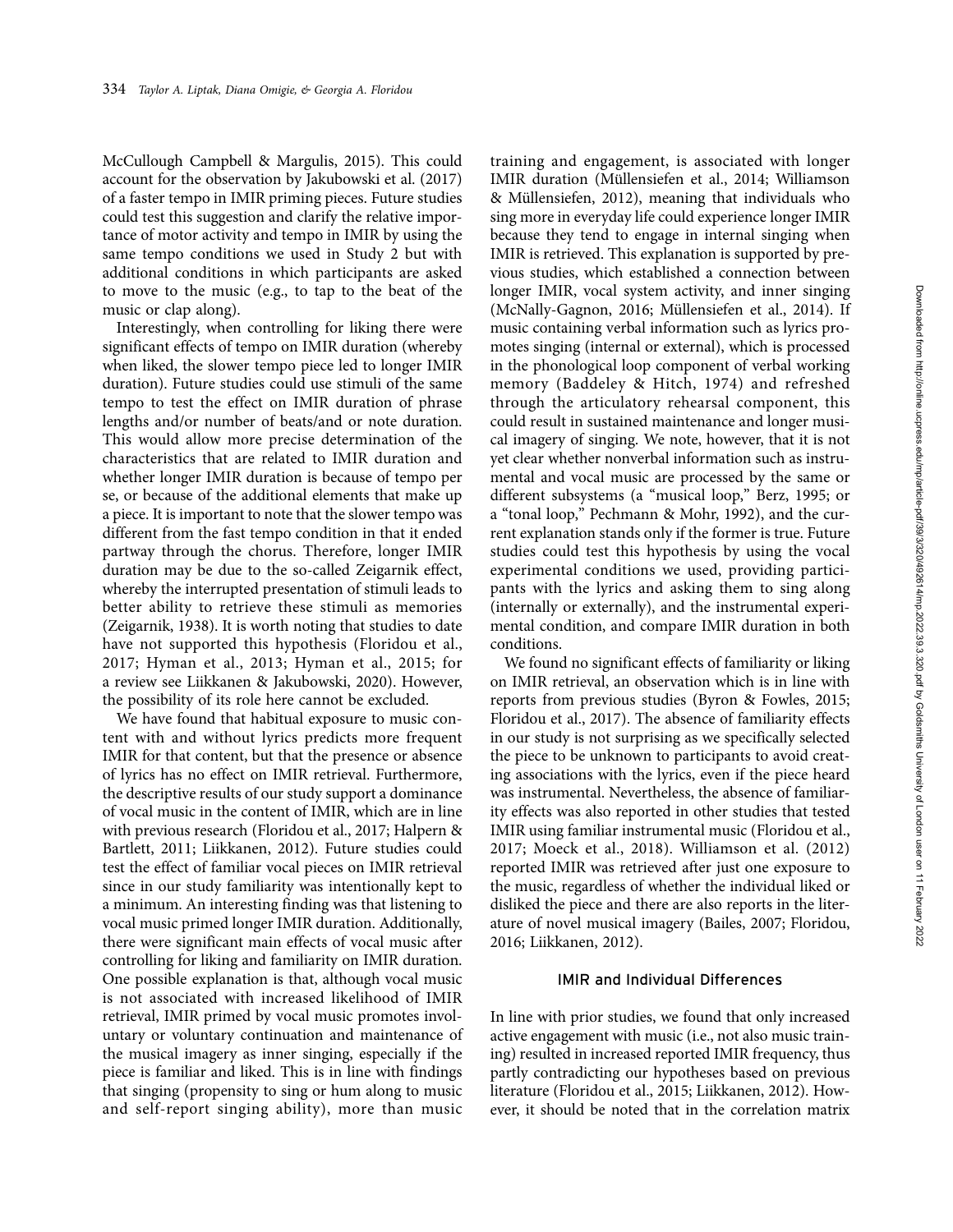(see Supplementary Material accompanying this paper at [mp.ucpress.edu\)](mp.ucpress.edu), on which our SEM model was based, increased IMIR frequency was positively associated with both active engagement with music and music training, although less strongly, which is according to our expectations and part of previous literature. Therefore, the discrepancies between previous findings and ours might also result from different types of statistical analysis since correlation could yield different results than SEM. Müllensiefen et al. (2014), who also used SEM to model individual differences in music-related behaviors and IMIR, reported a unique contribution of music-related engagement on IMIR frequency and not music training. Findings thus suggest a crucial role of recent exposure to music and priming in IMIR through informal exposure to music. Furthermore, our findings do not support a unique or an additional contribution of music training, something that would implicate additional processes and mechanisms (e.g., mental and physical practice) in the retrieval of involuntary memories with musical content.

Interestingly, only increased exposure to instrumental music predicted experiencing more instrumental IMIR. There was no effect of music training or active engagement with music. However, the correlational matrix on which this SEM was based showed that both increased music-related training and active engagement with music were associated with a tendency to experience instrumental IMIR. While SEM is more reliable, because it allows specific hypotheses to be tested as models, comparing these against similar models to determine which has the best fit, this pattern of results once more suggests that variations in analytic approaches may account for various discrepancies in the literature. Future studies could explore whether specific training as an instrumentalist or vocalist is associated with instrumental music and vocal IMIR content, respectively. The GMSI includes an item asking about the instrument an individual plays best (including voice), which could be used to investigate the abovementioned link.

## Limitations

A few limitations of the research need to be acknowledged. One is that the tempo used in the slow condition of Study 2, although below the average of non-IMIR pieces reported in Jakubowski et al. (2017) study, falls roughly on the lower range of what might be considered as fast music, often labeled as ''allegretto" (i.e., fairly fast and lively). Future studies wishing to test the effect of tempo further should use a wider range of tempi and

measure more fine-grained effects. Furthermore, although we did not observe a direct effect of tempo on IMIR duration (only an association between slow tempo and longer duration when accounting for how much the piece was liked), it is important to note that in our experimental conditions the slower tempo was different from the fast tempo condition in that the piece ended partway through the chorus. This was a result of us prioritising equality of duration of the musical presentation in all conditions. However, future research could undertake a manipulation of fast and slow tempo by presenting the same content while keeping the duration of the piece similar. Finally, an inherent limitation to all studies measuring trait-level cognitive experiences is the retrospective nature of self-reports that could suffer from memory biases. In the present study, we took all necessary precautions to limit this bias by using standardized and validated measures, by having a quality control of participants' reports, by using a range of exclusion criteria and, where possible, seeking to replicate our findings under laboratory conditions.

## Concluding Remarks

To our knowledge this is the first empirical investigation of the potential effect of tempo and the presence of lyrics as IMIR retrieval cues. Results point to the importance of music exposure as a cue for priming IMIR as opposed to the importance of specific features of the music per se. Tempo and the presence of lyrics are important to the extent that such music is habitually listened to by the individual, rather than as unique predictors of the likelihood of IMIR retrieval. However, we do not preclude the possibility that other elements of tempo and lyrics may increase the likelihood of IMIR retrieval and there are several promising avenues for future research and development, such as investigating the phrase lengths, number of beats, note duration, the degree of lyrics repetition, alliteration, the emotional content of words in lyrics, and cue/lyrics distinctiveness (Staugaard & Berntsen, 2019). Finally, other musical features of relevance might include genre, instrumentation dynamics, timbre, and type of chord progressions used.

Our results thus indicate that IMIR in everyday life is an interplay of multiple, interacting, and contextdependent systems that reflect individual music-listening habits and engagement levels. This finding has important theoretical and practical implications and opens up avenues for future research not only on IMIR but also on other types of everyday involuntary memories. Overall,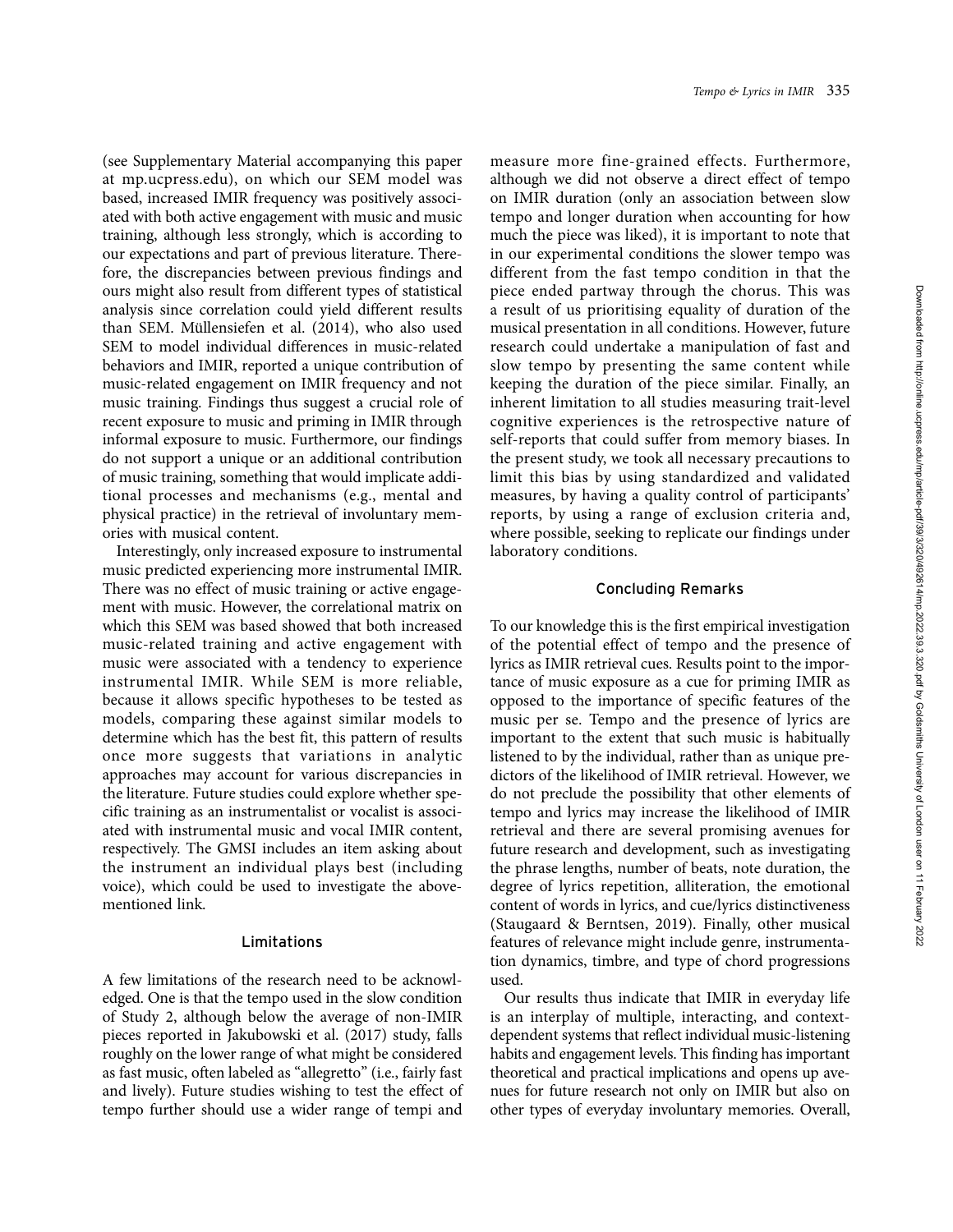our findings suggest that IMIR is an idiosyncratic experience strongly related to the music which the individual is most frequently exposed to.

## Author Note

Georgia A. Floridou was supported by a British Academy Postdoctoral Fellowship (pf160109).

We would like to thank two anonymous reviewers and Dr. Freya Bailes for suggestions that contributed to our General Discussion.

Correspondence concerning the article should be addressed to Georgia A. Floridou, Department of Music, The University of Sheffield, Jessop Building, 34 Leavygreave Road, Sheffield, S3 7RD, United Kingdom. E-mail: g.floridou@sheffield.ac.uk

## References

- AUDACITY TEAM (2014). Audacity (Version 2.0.6) [Audio editor and recorder]. Retrieved from [http://audacity.](http://audacity.sourceforge.net/) [sourceforge.net/](http://audacity.sourceforge.net/)
- BADDELEY, A. D., & HITCH, G. (1974). Working memory. Psychology of Learning and Motivation, 8, 47–89. [https://doi.](https://doi.org/10.1016/S0079-7421(08)60452-1) [org/10.1016/S0079-7421\(08\)60452-1](https://doi.org/10.1016/S0079-7421(08)60452-1)
- BAILES, F. A. (2006). The use of experience-sampling methods to monitor musical imagery in everyday life. Musicae Scientiae, 10, 173–190.<https://doi.org/10.1177/102986490601000202>
- BAILES, F. (2007). The prevalence and nature of imagined music in the everyday lives of music students. Psychology of Music, 35, 555–570. DOI: 10.1177/0305735607077834
- BEAMAN, C. P., & WILLIAMS, T. I. (2010). Earworms (stuck song syndrome): Towards a natural history of intrusive thoughts. British Journal of Psychology, 101, 637–653. DOI: 10.1348/ 000712609X479636.
- BEAMAN, C. P., & WILLIAMS, T. I. (2013). Individual differences in mental control predict involuntary musical imagery. Musicae Scientiae, 17, 398–409. DOI: 10.1177/ 1029864913492530
- BEATY, R. E., BURGIN, C. J., NUSBAUM, E. C., KWAPIL, T. R., HODGES, D. A., & SILVIA, P. J. (2013). Music to the inner ears: Exploring individual differences in musical imagery. Consciousness and Cognition, 22, 1163–1173. DOI: 10.1016/ j.concog.2013.07.006
- BERNTSEN, D. (1996). Involuntary autobiographical memories. Applied Cognitive Psychology, 10, 435–454.
- BERNTSEN, D. (2001). Involuntary memories of emotional events: Do memories of traumas and extremely happy events differ? Applied Cognitive Psychology: The Official Journal of the Society for Applied Research in Memory and Cognition, 15, S135–S158.
- BERNTSEN, D. (2010). The unbidden past: Involuntary autobiographical memories as a basic mode of remembering. Current Directions in Psychological Science, 19, 138–142.
- BERNTSEN, D., & HALL, N. M. (2004). The episodic nature of involuntary autobiographical memories. Memory and Cognition, 32, 789–803.
- BERZ, W. A. (1995). Working memory in music: A theoretical model. Music Perception, 12, 353–364. [https://doi.org/10.2307/](https://doi.org/10.2307/40286188) [40286188](https://doi.org/10.2307/40286188)
- BYRON, T. P., & FOWLES, L. C. (2015). Repetition and recency increases involuntary musical imagery of previously unfamiliar songs. Psychology of Music, 43, 375–389. DOI: 10.1177/ 0305735613511506
- COCA-COLA. (2017). Share a Coke: Break the ice [Video]. Retrieved from<https://youtu.be/qvYTF-A4Seg>
- COTTER, K. N., & SILVIA, P. J. (2017). Measuring mental music: Comparing retrospective and experience sampling methods for assessing musical imagery. Psychology of Aesthetics, Creativity, and the Arts, 11, 335–343. DOI: 10.1037/ aca0000124
- FFMPEG TEAM. (2000). FFmpeg (Version 2.2.22 "Laplace"). Retrieved from<https://www.ffmpeg.org/>
- FILIPPIDI, I., & TIMMERS, R. (2017). Relationships between everyday music listening habits and involuntary musical imagery: Does music listening condition musical imagery? Psychomusicology: Music, Mind, and Brain, 27, 312–326. <https://doi.org/10.1037/pmu0000194>
- FLORIDOU, G. A. (2011). Having and getting earworms: The roles of personality and musicality [Unpublished master's thesis]. Goldsmiths, University of London, London, United Kingdom.
- FLORIDOU, G. A. (2016). Investigating the relationship between involuntary musical imagery and other forms of spontaneous cognition [Doctoral dissertation]. Goldsmiths, University of London, London, United Kingdom.
- FLORIDOU, G. A., & MÜLLENSIEFEN, D. (2015). Environmental and mental conditions predicting the experience of involuntary musical imagery: An experience sampling method study. Consciousness and Cognition, 33, 472–486.
- FLORIDOU, G. A., WILLIAMSON, V. J., & EMERSON, L. M. (2018). Towards a new methodological approach: A novel paradigm for covertly inducing and sampling different forms of spontaneous cognition. Consciousness and Cognition, 65, 126–140. DOI: 10.1016/j.concog.2018.07.014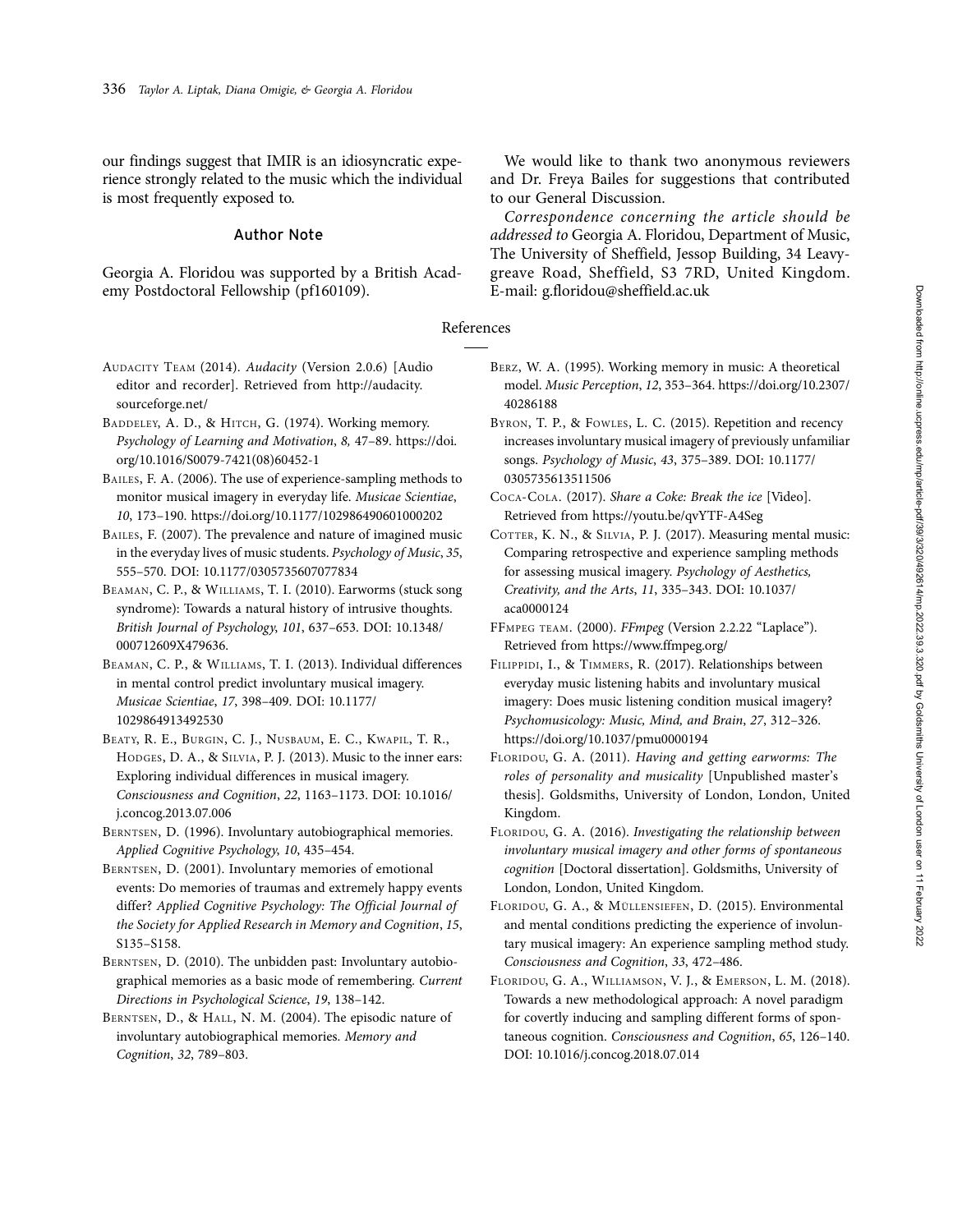- FLORIDOU, G. A., WILLIAMSON, V. J., & MÜLLENSIEFEN, D. (2012). Contracting earworms: The roles of personality and musicality. In E. Cambouropoulos, C. Tsougras, P. Mavromatis, & K. Pastiadis (Eds.), Proceedings of the 12th International Conference on Music Perception and Cognition and the 8th Triennial Conference of the European Society for the Cognitive Sciences of Music (pp. 302-310). Thessaloniki, Greece: ICMPC/ESCOM.
- FLORIDOU, G. A., WILLIAMSON, V. J., & STEWART, L. (2017). A novel indirect method for capturing involuntary musical imagery under varying cognitive load. Quarterly Journal of Experimental Psychology, 70, 2189–2199. DOI: 10.1080/ 17470218.2016.1227860
- FLORIDOU, G. A., WILLIAMSON, V. J., STEWART, L., & MÜLLENSIEFEN, D. (2015). The Involuntary Musical Imagery Scale (IMIS). Psychomusicology: Music, Mind, and Brain, 25, 28–36. DOI: 10.1037/pmu0000067
- FOX, J. (2006). Structural equation modeling with the sem package in R. Structural Equation Modeling, 13, 465–486. [https://doi.org/10.1207/s15328007sem1303\\_7](https://doi.org/10.1207/s15328007sem1303_7)
- GINSBORG, J., & SLOBODA, J. A. (2007). Singers' recall for the words and melody of a new, unaccompanied song. Psychology of Music, 35, 421–440. [https://doi.org/10.1177/](https://doi.org/10.1177/0305735607072654) [0305735607072654](https://doi.org/10.1177/0305735607072654)
- HALPERN, A. R. (1988). Perceived and imagined tempos of familiar songs. Music Perception, 6, 193–202. [http://dx.doi.org/](http://dx.doi.org/10.2307/40285425) [10.2307/40285425](http://dx.doi.org/10.2307/40285425)
- HALPERN, A. R., & BARTLETT, J. C. (2011). The persistence of musical memories: A descriptive study of earworms. Music Perception, 28, 425-432. DOI: 10.1525/ mp.2011.28.4.425
- HASTIE, T., TIBSHIRANI, R., & FRIEDMAN, J. (2001). The elements of statistical learning; Data mining, inference and prediction. Springer Verlag.
- HOYLE, R. H. (1995). The structural equation modeling approach: Basic concepts and fundamental issues. In R. H. Hoyle (Ed.), Structural equation modeling: Concepts, issues, and applications (pp. 1–15). Sage Publications.
- HU, L. T., & BENTLER, P. M. (1999). Cutoff criteria for fit indexes in covariance structure analysis: Conventional criteria versus new alternatives. Structural equation modeling: A multidisciplinary journal, 6, 1–55.
- HUBBARD, T. L., & STOECKIG, K. (1988). Musical imagery: Generation of tones and chords. Journal of Experimental Psychology: Learning, Memory, and Cognition, 14, 656–667.
- HYMAN JR, I. E., BURLAND, N. K., DUSKIN, H. M., COOK, M. C., ROY, C. M., MCGRATH, J. C., & ROUNDHILL, R. F. (2013). Going Gaga: Investigating, creating, and manipulating the song stuck in my head. Applied Cognitive Psychology, 27, 204– 215. DOI: 10.1002/acp.2897
- HYMAN JR, I. E., CUTSHAW, K. I., HALL, C. M., SNYDERS, M. E., MASTERS, S. A., AU, V. S. K., & GRAHAM, J. M. (2015). Involuntary to intrusive: Using involuntary musical imagery to explore individual differences and the nature of intrusive thoughts. Psychomusicology: Music, Mind, and Brain, 25, 14- 27.<https://doi.org/10.1037/pmu0000075>
- JAKUBOWSKI, K., BASHIR, Z., FARRUGIA, N., & STEWART, L. (2018). Involuntary and voluntary recall of musical memories: A comparison of temporal accuracy and emotional responses. Memory and Cognition, 46, 741–756. DOI: 10.3758/s13421- 018-0792-x
- JAKUBOWSKI, K., FARRUGIA, N., HALPERN, A. R., SANKARPANDI, S. K., & STEWART, L. (2015). The speed of our mental soundtracks: Tracking the tempo of involuntary musical imagery in everyday life. Memory and Cognition, 43, 1229– 1242. DOI: 10.3758/s13421-015-0531-5
- JAKUBOWSKI, K., FINKEL, S., STEWART, L., & MÜLLENSIEFEN, D. (2017). Dissecting an earworm: Melodic features and song popularity predict involuntary musical imagery. Psychology of Aesthetics, Creativity, and the Arts, 11, 122–135. DOI: 10.1037/ aca0000090
- KANG, H. J., & WILLIAMSON, V. J. (2014). Background music can aid second language learning. Psychology of Music, 42, 728– 747.<https://doi.org/10.1177/0305735613485152>
- KELLARIS, J. J. (2001). Identifying properties of tunes that get stuck in your head: toward a theory of cognitive itch. In M. L. Cronley and D. Nayakankuppam, (Eds.), Proceedings of the Society for Consumer Psychology Conference (pp. 66–67). New Orleans, LA: American Psychological Society.
- KLINE, R. B. (2015). Principles and practice of structural equation modeling. Guilford Publications.
- KVAVILASHVILI, L., & ANTHONY, S. (2012). When do Christmas songs pop into your mind? Testing a long-term priming hypothesis. Poster presented at the Annual Meeting of Psychonomic Society, Minneapolis, Minnesota.
- KVAVILASHVILI, L., & MANDLER, G. (2004). Out of one's mind: A study of involuntary semantic memories. Cognitive Psychology, 48, 47–94.
- KUMAR, S., SEDLEY, W., BARNES, G. R., TEKI, S., FRISTON, K. J., & GRIFFITHS, T. D. (2014). A brain basis for musical hallucinations. Cortex, 52, 86–97. DOI: 10.1016/j.cortex.2013.12.002
- LESSER, L. M., PEARL, D. K., WEBER III, J. J., DOUSA, D. M., CAREY, R. P., & HADDAD, S. A. (2019). Developing interactive educational songs for introductory statistics. Journal of Statistics Education, 27, 238–252. [https://doi.org/10.1080/](https://doi.org/10.1080/10691898.2019.1677533) [10691898.2019.1677533](https://doi.org/10.1080/10691898.2019.1677533)
- LIIKKANEN, L. A. (2008). Music in everymind: Commonality of involuntary musical imagery. In K. Miyazaki, Y. Hiragi, M. Adachi, Y. Nakajima, & M. Tsuzaki (Eds.), Proceedings of the 10th International Conference on Music Perception and Cognition (pp. 408–412). Sapporo, Japan: ICMPC.